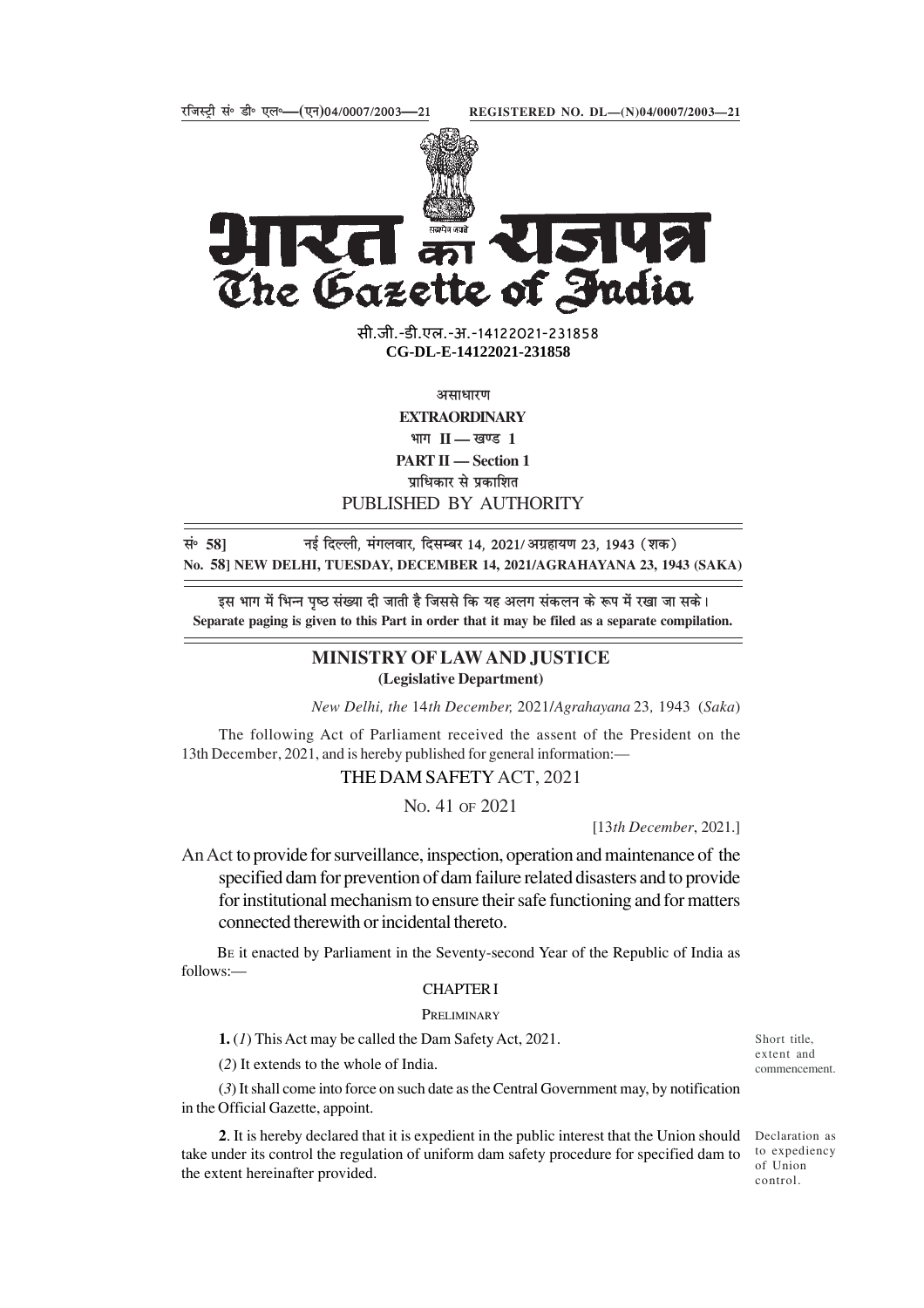Application.

**3.** Save as provided under this Act, it applies to the owner of every specified dam,—

(*a*) being a public sector undertaking or institution or a body owned or controlled by the Central Government or a State Government or jointly by one or more Governments, as the case may be; and

(*b*) being an undertaking or company or institution or a body other than those owned or controlled by the State Government or the Central Government, as the case may be.

Definitions.

**4.** In this Act, unless the context otherwise requires,—

(*a*) "alteration of dam" means alterations or repairs as may directly affect the safety of the dam or reservoir;

(*b*) "annual report" means a report giving the activities of the Authority and the State Dam Safety Organisation and the safety status of the specified dams falling under their jurisdiction during each financial year;

(*c*) "appurtenant structure" means the structure being—

(*i*) spillways, either in the dam or separate therefrom;

(*ii*) low level outlet structure and water conduits such as tunnels, pipelines or penstocks, either through the dam or its abutments or reservoir rim;

(*iii*) hydro-mechanical equipment including gate, valve, hoist, elevators;

(*iv*) energy dissipation and river training structure; and

(*v*) other associated structures acting integrally with the dam or its reservoir or reservoir rim;

 (*d*) "Authority" means the National Dam Safety Authority established under section 8;

(*e*) "dam" means any artificial barrier and its appurtenant structure constructed across rivers or tributaries thereof with a view to impound or divert water which also include barrage, weir and similar water impounding structures but does not include—

(*a*) canal, aquaduct, navigation channel and similar water conveyance structures;

(*b*) flood embankment, dike, guide bund and similar flow regulation structures;

(*f*) "dam failure" means any failure of the structure or operation of a dam which leads to uncontrolled flow of impounded water resulting in downstream flooding, affecting the life and property of the people and the environment including flora, fauna and riverine ecology.

*Explanation*.—For the purposes of this clause, failure in the operation shall mean such faulty operations of the dam which are inconsistent with the operation and maintenance manual;

(*g*) "dam incident" means all such problems occurring to a dam that have not degraded into a dam failure, and includes––

(*i*) any structural damage to the dam and the appurtenant structure;

(*ii*) any unusual reading of any instrument in the dam;

(*iii*) any unusual seepage or leakage through the dam body;

(*iv*) any unusual change in the seepage or leakage regime;

(*v*) any boiling or artesian condition noticed below the dam;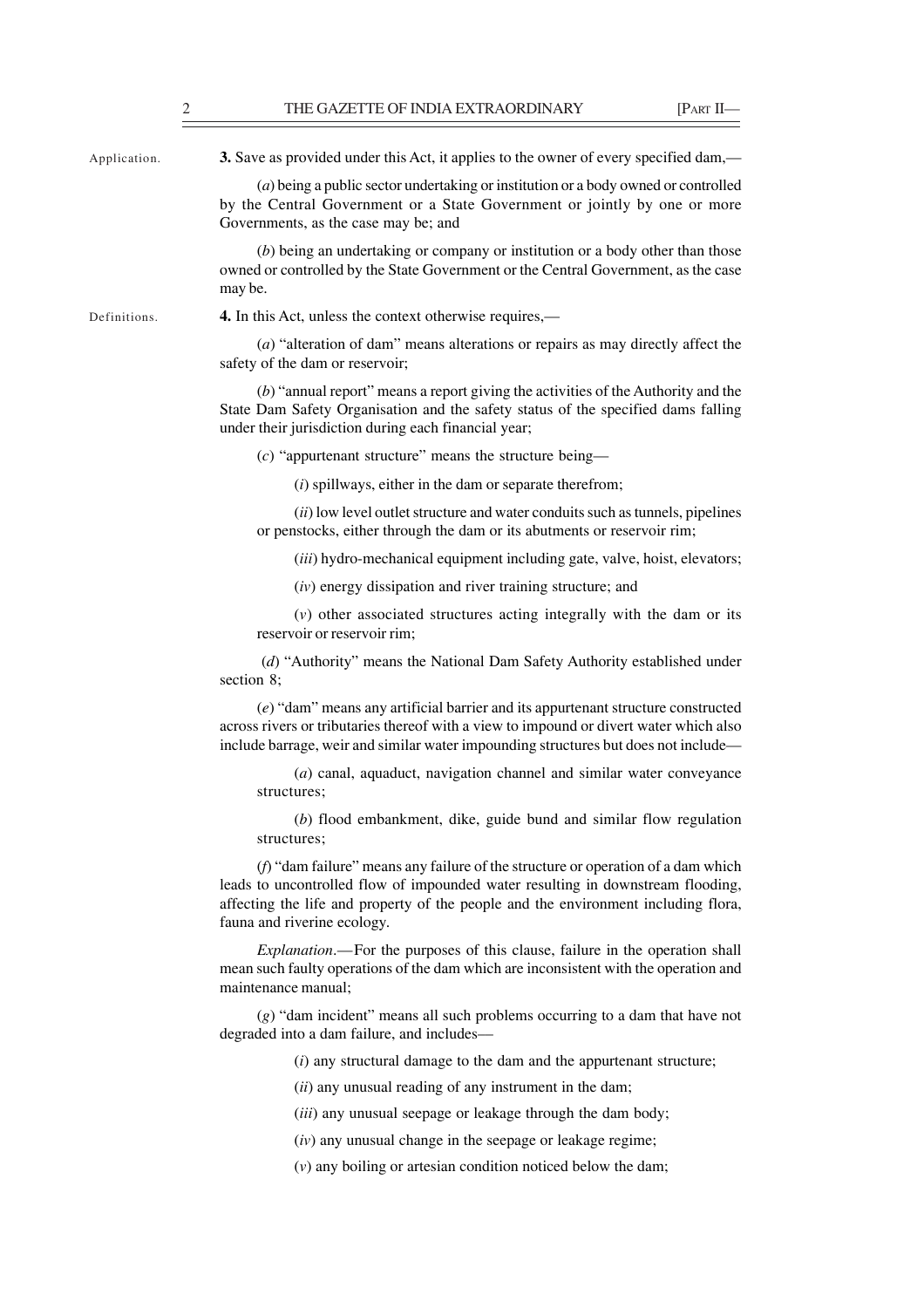(*vi*) any sudden stoppage or unusual reduction in seepage or leakage from the foundation or body of the dam or any of its galleries;

(*vii*) any malfunction or inappropriate operation of gates;

(*viii*) occurrence of flood, the peak of which exceeds the available flood discharge capacity of the dam or seventy per cent. of the approved design flood;

(*ix*) occurrence of flood, which resulted in encroachment on the available freeboard, or the approved design freeboard;

(*x*) any unusual erosion in the near vicinity up to five hundred metres downstream of the spillway or waste-weir; and

(*xi*) any other occurrence which a prudent dam engineer may relate to dam safety concerns;

(*h*) "dam safety unit" means a dam safety unit of any specified dam referred to in section 30;

(*i*) "distress condition" means the occurrence or potential development of such conditions in the dam or appurtenance structure or its reservoir or reservoir rim, which if left unattended to, may impede the safe operation of dam for its intended benefits or may pose serious risks to the life and property of people and the environment including flora, fauna and riverine ecology;

(*j*) "documentation" means all permanent records including electronic records concerning investigation, design, construction, operation, performance, maintenance, major repair, alteration, enlargement and safety of dams and includes design memorandum, construction drawings, geological reports, reports of specialised studies simulating structural and hydraulic response of the dam, changes made in design and drawings, quality control records, emergency action plan, operation and maintenance manual, instrumentation readings, inspection and testing reports, operational reports, and dam safety review reports and other similar reports;

(*k*) "enlargement of dam" means any change in the scope of an existing dam or reservoir, which raises water storage elevation or increases the volume of water impounded by the dam;

(*l*) "Government" means the Central Government or a State Government, as the case may be;

(*m*) "inspection" means on-site examination of any component of a dam and its appurtenant structure;

(*n*) "investigation" means collection of evidence, detailed examination, analysis or scrutiny of a specific problem pertaining to the dam and its appurtenant or a part thereof and includes laboratory testing, in-situ testing, geological exploration, model testing and mathematical simulation of the problem;

(*o*) "National Committee" means the National Committee on Dam Safety constituted under section 5;

(*p*) "notification" means a notification published in the Official Gazette and the term "notify" shall be construed accordingly;

(*q*) "operation of dam" means elements of the use, control and functioning of the dam which may primarily affect the storage, release of water and the structural safety of the dam;

(*r*) "operation and maintenance manual" means the written instructions that provide operation procedures, maintenance procedures, emergency procedures and any other features necessary for the safe operation of dam;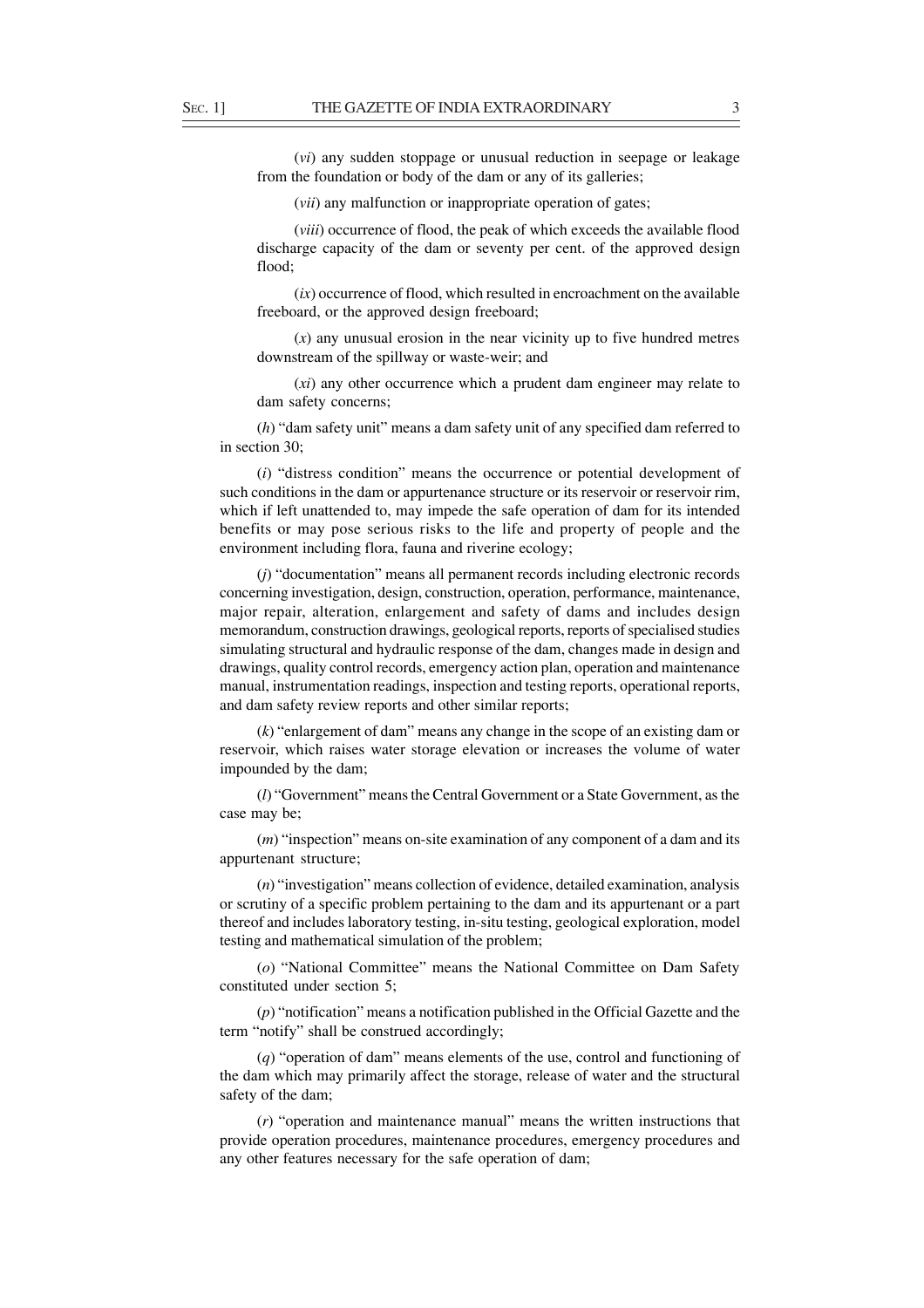(*s*) "owner of specified dam" means the Central Government or a State Government or jointly by one or more Governments or public sector undertaking or local authority or company and any or all of such persons or organisations, who own, control, operate, or maintain a specified dam;

(*t*) "prescribed" means prescribed by rules made by the Central Government or, as the case may be, by the State Government;

(*u*) "regulations" means the regulations made by the Authority under this Act;

(*v*) "remedial measures" means such structural or non-structural measures, as may be required in relation to the specified dam or appurtenant structure or reservoir or reservoir rim or catchment area of reservoir for the purpose of removing or mitigating the distress condition of the specified dam;

(*w*) "reservoir" in relation to a dam shall mean any spread of water impounded by a specified dam;

(*x*) "specified dam" means a dam constructed before or after the commencement of this Act, which is,—

(*i*) above fifteen metres in height, measured from the lowest portion of the general foundation area to the top of dam; or

(*ii*) between ten metres to fifteen metres in height and satisfies at least one of the following, namely:—

(*A*) the length of crest is not less than five hundred metres; or

(*B*) the capacity of the reservoir formed by the dam is not less than one million cubic metres; or

(*C*) the maximum flood discharge dealt with by the dam is not less than two thousand cubic metres per second; or

(*D*) the dam has specially difficult foundation problems; or

(*E*) the dam is of unusual design;

(*y*) "State Committee" means the State Committee on Dam Safety constituted under sub-section (*1*) of section 11;

(*z*) "State Dam Safety Organisation" means the State Dam Safety Organisation established under section 14; and

(*za*) "vulnerability and hazard classification" means the system or systems of classifying dams on the basis of their condition, location, damage or hazard potential.

### CHAPTER II

#### NATIONAL COMMITTEE ON DAM SAFETY

**5**. (*1*) With effect from such date as the Central Government may, by notification, appoint, there shall be constituted, for the purposes of this Act, a National Committee to be known as the National Committee on Dam Safety consisting of the following members, namely:—

(*a*) the Chairman, Central Water Commission—Chairperson, *ex officio*;

(*b*) not exceeding ten representatives of the Central Government not below the rank of Joint Secretary to that Government or equivalent dealing with matters relating to dam engineering or dam safety, nominated by the Central Government —Members, *ex officio*;

(*c*) not exceeding seven representatives of the State Governments of the level of Engineer-in-Chief or equivalent by rotation, nominated by the Central Government —Members, *ex officio*; and

Constitution of National Committee.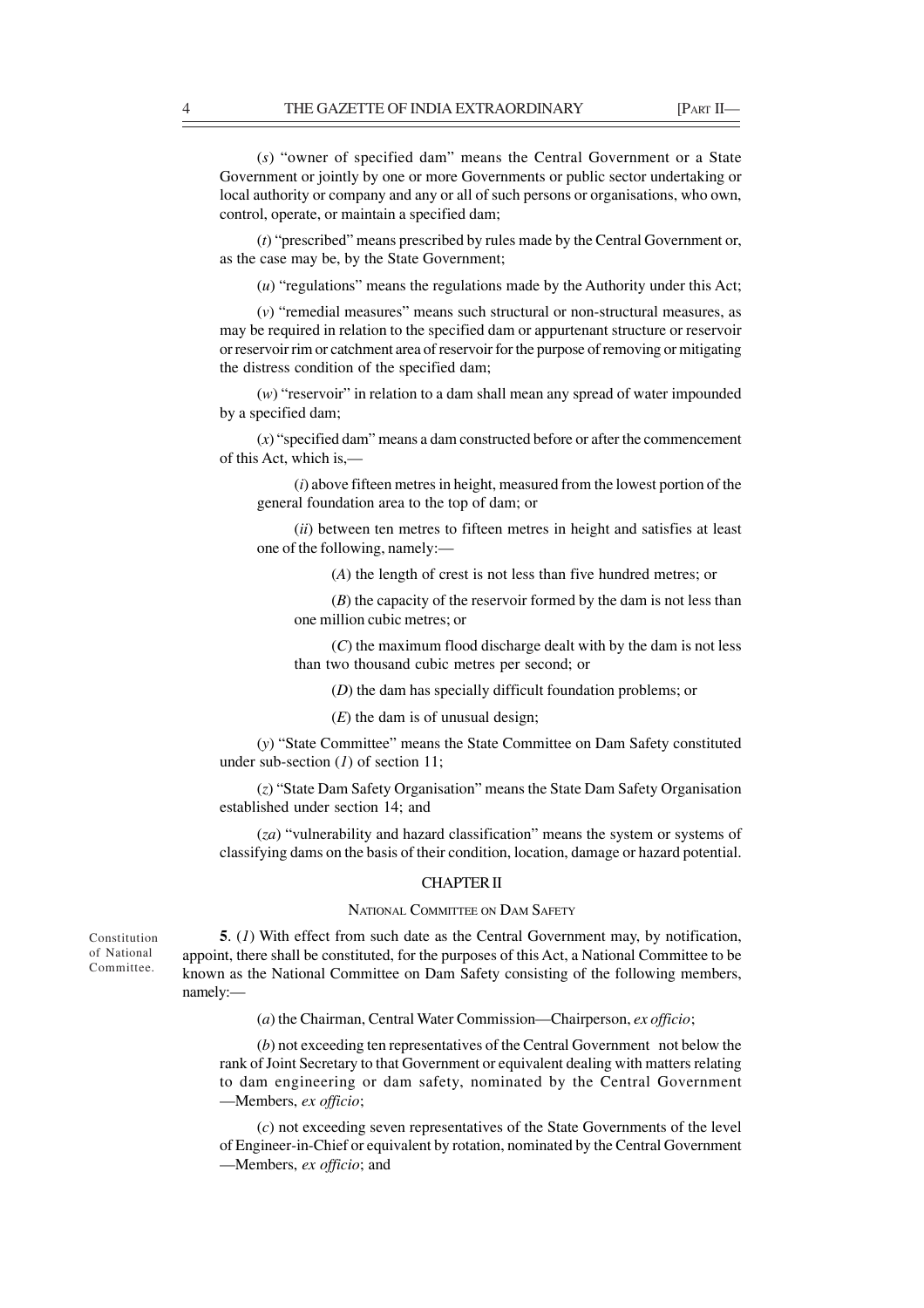(*d*) not exceeding three specialists in the field of dam safety and allied fields nominated by the Central Government—Members.

(*2*) The National Committee shall be constituted within a period of sixty days from the date of commencement of this Act, and shall be reconstituted for every three years thereafter.

**6.** (*1*) The National Committee shall discharge such functions as specified in the First Schedule as may be necessary to prevent dam failure related disasters and to maintain standards of dam safety.

(*2*) The National Committee may, in discharge of its functions, constitute such sub-committees as it may consider necessary to assist it and the secretarial assistance to the National Committee and the sub-committees shall be provided by the Authority.

(*3*) The knowledge and information collected or generated by the National Committee shall be disseminated to all stakeholders by the Authority.

Meetings of National Committee. **7.** (*1*) The National Committee shall meet at such times and places and shall observe such rules of procedure in regard to the transaction of business at its meetings in the manner as may be prescribed by the Central Government:

Provided that the National Committee shall meet twice in a year and one meeting shall be held before the onset of the monsoon season.

(*2*) The National Committee may invite the representative of the owner of any specified dam and such other experts in dam safety (including international experts) as it may consider appropriate for the discharge of its functions.

(*3*) The expenditure incurred on the National Committee shall be in such manner as may be prescribed by the Central Government.

#### CHAPTER III

#### NATIONAL DAM SAFETY AUTHORITY

**8.** (*1*) With effect from such date as the Central Government may by notification, appoint, there shall be established for the purposes of this Act, a National Dam Safety Authority, within a period of sixty days from the date of commencement of this Act.

(*2*) The Authority shall be headed by an officer not below the rank of Additional Secretary to the Government of India or equivalent to be appointed by the Central Government who have knowledge of, and adequate qualification, experience and capacity in, dealing with problems relating to the dam engineering and dam safety management.

(*3*) The headquarters of the Authority shall be at the National Capital territory of Delhi and the Authority may establish offices at other places in India.

(*4*) The Authority shall comply with such directions as may, from time to time, be given to it by the Central Government.

**9.** (*1*) The Authority shall discharge such functions as specified in the Second Schedule as may be necessary to implement the policy, guidelines and standards evolved by the National Committee for proper surveillance, inspection and maintenance of specified dams and for such purposes, it shall have the power to enforce the attendance of any person and call for any information as may be necessary.

(*2*) Without prejudice to the provisions contained in sub-section (*1*), the Authority shall make all endeavours to resolve any issue between the State Dam Safety Organisations of States or between a State Dam Safety Organisation and any owner of a specified dam in that State.

(*3*) Every decision of the Authority taken in respect of matters under this Act shall be final and binding upon all the parties to the issue.

Establishment of National Dam Safety Authority.

Functions of Authority.

Functions of National Committee.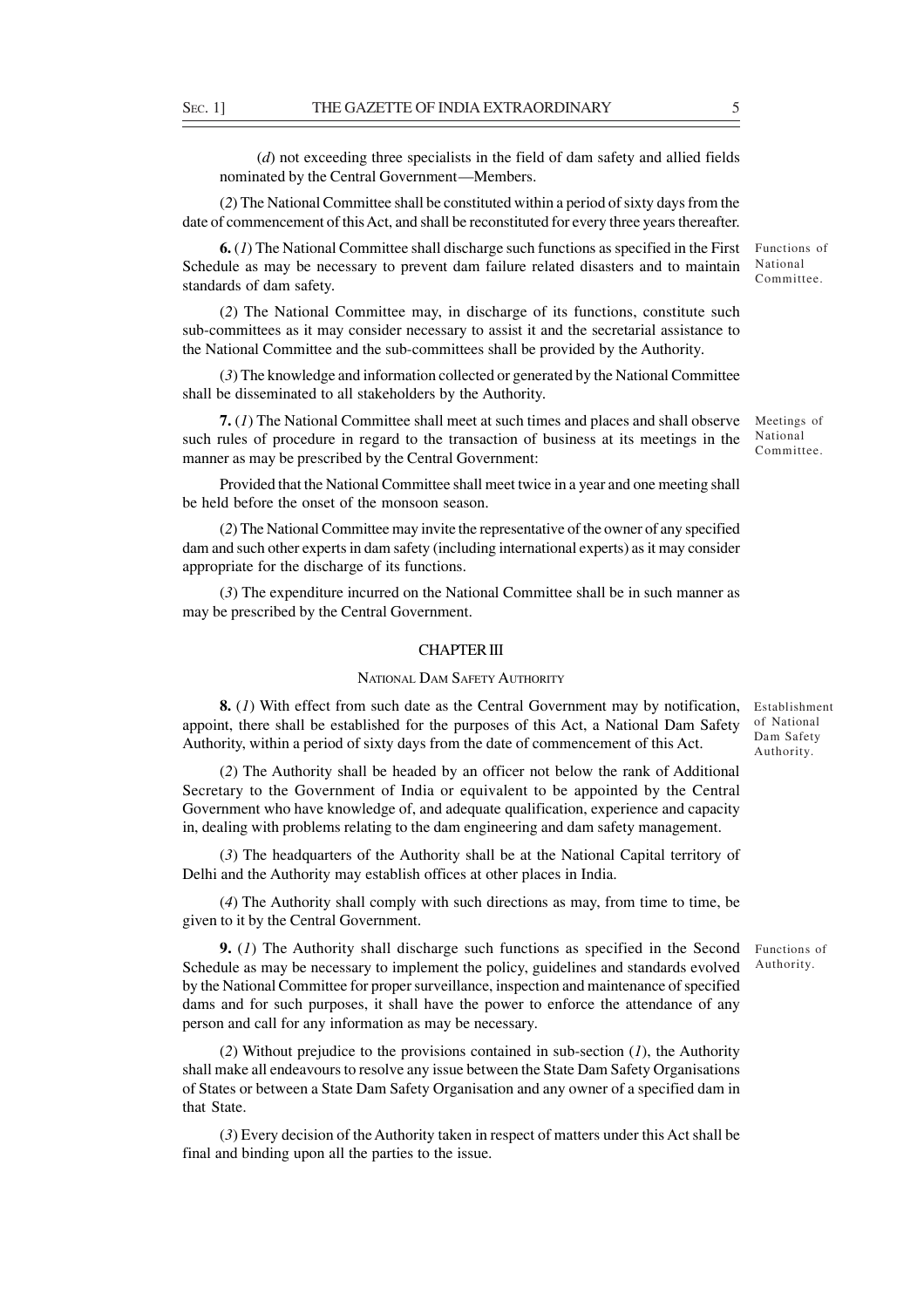Officers and Employees of Authority.

**10.** (*1*) The Central Government shall, for the purpose of enabling the Authority to perform functions under this Act, provide such number of officers and other employees as it may consider necessary:

Provided that the officers and other employees shall have such qualifications and experience in the field of dam safety including dam-design, hydro-mechanical engineering, hydrology, geo-technical investigation, instrumentation, dam-rehabilitation or such other fields as may be prescribed by the Central Government.

(*2*)The functions, powers, terms and conditions of service of the officers and other employees appointed under sub-section (*1*) shall be such as may be prescribed by the Central Government.

### CHAPTER IV

#### STATE COMMITTEE ON DAM SAFETY

**11.** (*1*) With effect from such date as the State Government may, by notification, appoint, there shall be constituted, for the purposes of this Act, a State Committee on Dam Safety consisting of the following members, namely:—

(*a*) the Engineer-in-Chief or equivalent officer of the Department of the State responsible for Dam Safety—Chairperson, *ex officio;*

(*b*) technical and scientific officers of the rank of Chief Engineer, not exceeding six persons, from such Departments as may be decided by the State Government or from such other organisations owing specified dams—Members;

(*c*) the Chief Engineer or equivalent level officer of each such upstream States in cases where reservoir area of any of the specified dam of the State extends to another State—Members;

(*d*) the Chief Engineer or equivalent level officer of each such downstream State in cases where flood release of any of the specified dam of the State flows to a neighbouring State—Members;

(*e*) one representative of the Central Water Commission not below the rank of Director to be nominated by the Chairman, Central Water Commission—Member;

(*f*) experts in the field of hydrology or dam designs, not exceeding three, from engineering institutes—Members; and

(*g*) one representative of the Central Electricity Authority not below the rank of Director to be nominated by the Chairman, Central Electricity Authority—Member.

(*2*) The State Committee shall be constituted within a period of hundred and eighty days from the date of commencement of this Act, and reconstituted for every three years thereafter.

Functions of State Committee.

Meetings of State Committee.

**12.** (*1*) The State Committee shall discharge such functions as specified in the Third Schedule as may be necessary to prevent dam failure related disasters under this Act as per guidelines, standards and other directions on dam safety issued by the Authority.

(*2*) The State Committee, in discharge of its functions, shall be assisted by such sub-committees as it may consider necessary, and the secretarial assistance to the State Committee as well as its sub-committees shall be provided by the concerned State Dam Safety Organisation.

**13.** (*1*) The State Committee shall meet at such times and places and shall observe such rules of procedure in regard to the transaction of business at its meetings as may be prescribed by the State Government:

Provided that the State Committee shall meet twice in a year and one meeting shall be held before the onset of the monsoon season.

Constitution of State Committee on Dam Safety.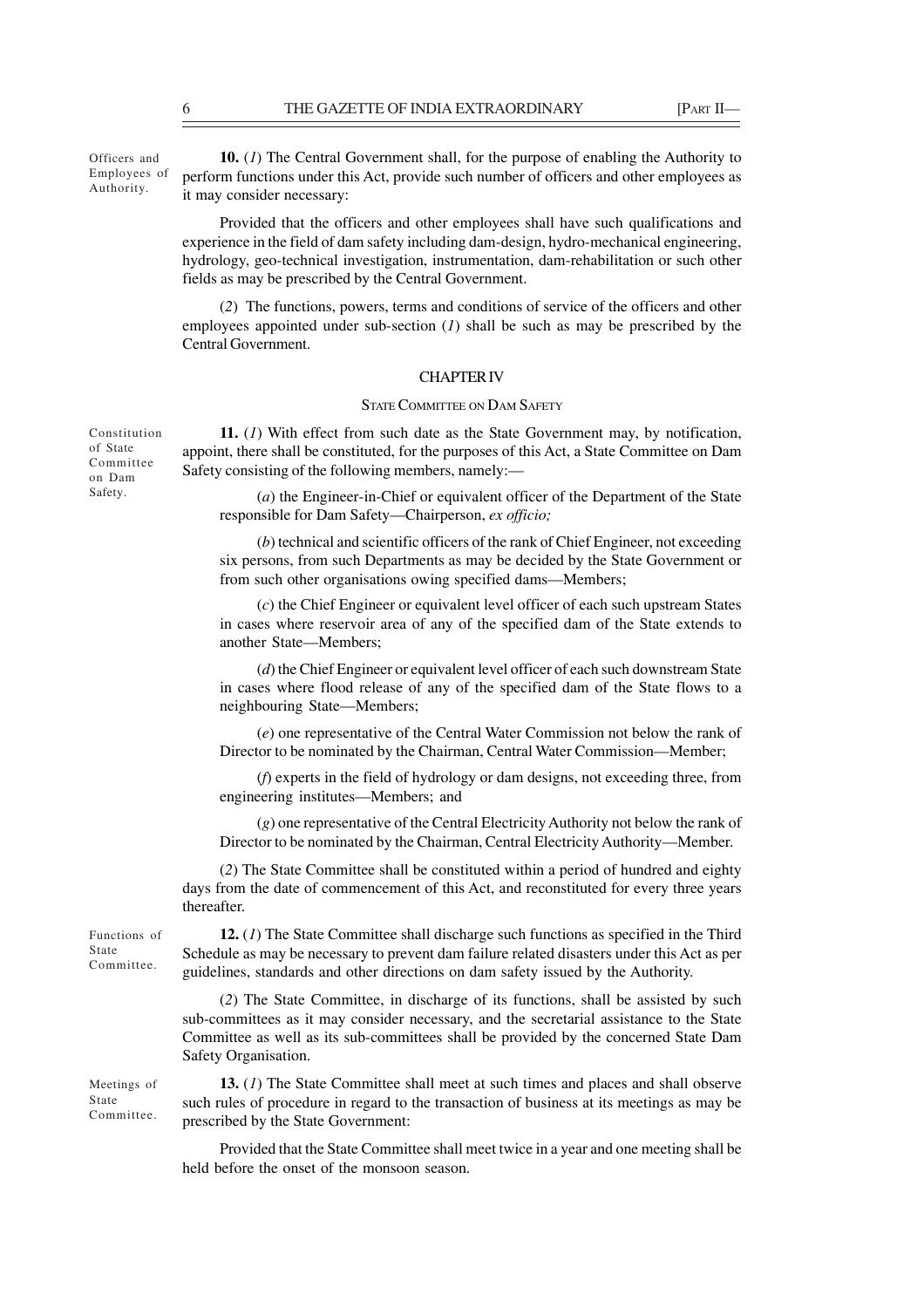(*2*) The State Committee may invite the representative of the owner of any specified dam and such other experts in Dam Safety as it may consider appropriate, for the discharge of its functions.

(*3*) The expenditure incurred on the meetings of the State Committee shall be in the manner as may be prescribed by the State Government.

(*4*) The specialist members and other expert invitees who attend the meetings of the State Committee or its sub-committees shall be paid such fees and allowances as may be prescribed by the State Government.

# CHAPTER V

### STATE DAM SAFETY ORGANISATION

**14.** (*1*) The State Government shall, for the purposes of this Act, by notification, establish in the Department dealing with dam safety, a separate organisation, to be known as the State Dam Safety Organisation, within a period of hundred and eighty days from the date of commencement of this Act:

Provided that in States having more than thirty specified dams, the State Dam Safety Organisation shall be headed by an officer not below the rank of Chief Engineer or equivalent, and in all other cases, the State Dam Safety Organisation shall be headed by an officer not below the rank of Superintendent Engineer or equivalent.

(*2*) The State Dam Safety Organisation shall be responsible to, and report to, the technical head of the Department dealing with Dam Safety.

(*3*) The organisational structure and work procedures of the State Dam Safety Organisation shall be such as may be prescribed by the State Government.

(*4*) The administrative and other expenses of the State Dam Safety Organisation shall be borne by the respective State Government.

**15.** (*1*) The State Government shall, having regard to the number of specified dams in that State, provide such number of officers and employees to the State Dam Safety Organisation as it may consider necessary for the efficient functioning of the said Organisation:

Provided that the officers and employees shall have such qualifications and experience in the field of dam safety including dam-design, hydro-mechanical engineering, hydrology, geo-technical investigation, instrumentation, dam-rehabilitation or such other field as may be prescribed by the State Government.

(*2*) The functions and powers of the officers and employees appointed under sub-section (*1*) shall be such as may be prescribed by the State Government.

#### CHAPTER VI

DUTIES AND FUNCTIONS IN RELATION TO DAM SAFETY

**16.** (*1*) Every State Dam Safety Organisation shall,—

(*a*) keep perpetual surveillance;

(*b*) carry out inspections; and

(*c*) monitor the operation and maintenance,

of all specified dams falling under their jurisdiction to ensure continued safety of such specified dams and take such measures as may be necessary to address safety concerns that are noticed with a view to achieve satisfactory level of dam safety assurance as per such guidelines, standards and other directions on dam safety as may be specified by the regulations.

(*2*) The State Dam Safety Organisation, for the purpose of enabling it to make decisions compatible with public safety, shall make or cause to be made such investigations and shall

Officers and employees of State Dam Safety Organisation.

Establishment of State Dam Safety Organisation.

Surveillance and inspection.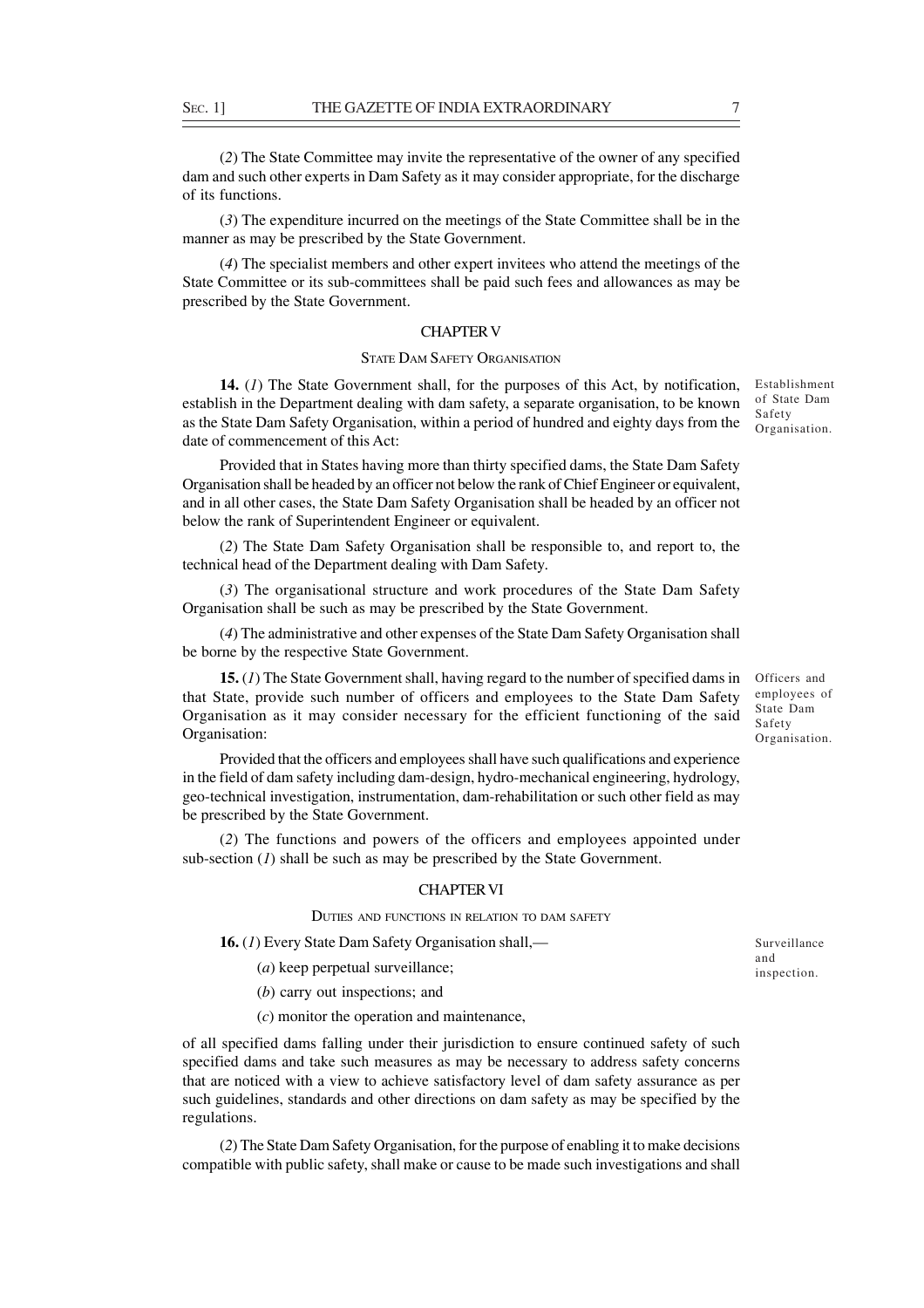gather or cause to be gathered such data as may be required for proper review and study of the various features of the design, construction, repair and enlargement of dams, reservoirs and appurtenant structures under their jurisdiction.

**17.** The State Dam Safety Organisation shall classify each dam under their jurisdiction as per such vulnerability and hazard classification criteria as may be specified by the regulations.

**18.** (*1*) Every State Dam Safety Organisation shall maintain a log book or database for each specified dam under their jurisdiction recording therein all activities related to the surveillance and inspection and all important events related to dam safety and with such details and in such form as may be specified by the regulations.

(*2*) Every State Dam Safety Organisation shall furnish all such information to the Authority as and when required by them.

**19.** (*1*) Every State Dam Safety Organisation shall report the event of any dam failure under their jurisdiction to the Authority, and furnish any information as and when required by them.

(*2*) Every State Dam Safety Organisation shall maintain the records of major dam incidents of each specified dams under their jurisdiction, and furnish all such information to the Authority as and when required by them.

**20.** (*1*) Every State Dam Safety Organisation shall render its instructions to the owner of a specified dam on the safety or the remedial measures required to be taken with respect to it.

(*2*) Every owner of the specified dam shall comply with the instructions issued by the State Dam Safety Organisation with regard to safety or remedial measures in relation to any specified dam owned by it.

**21.** Every owner of the specified dam shall earmark sufficient and specific funds for maintenance and repairs of the specified dam and to implement the recommendations of the State Dam Safety Organisation.

**22.** (*1*) Every owner of the specified dam shall compile all technical documentations concerning hydrology, dam foundation, structural engineering of dam, watershed upstream of dam, and nature or use of land downstream of dam along with information on all resources or facilities of economic, logistic or environmental importance which are likely to be affected due to dam failure.

(*2*) Every owner of the specified dam shall furnish all such information to the State Dam Safety Organisation and the Authority as and when required by them.

(*3*) Every owner of the specified dam shall equip its organisation with the state-ofthe-art information technology tools to store, retrieve, and distribute the data related to the dam safety and dam performance.

**23.** Every individual responsible for safety of specified dams and all activities related thereto shall possess such qualifications and experience and shall undergo such training as may be specified by the regulations**.**

Jurisdiction of State Dam Safety Organisation and Authority.

Qualifications

experience of individuals responsible for safety of specified dams.

and

**24.** (*1*) Without prejudice to the provisions of this Act, all specified dams, shall fall under the jurisdiction of the State Dam Safety Organisation of the State in which such dam is situated in matters relating to dam inspections, analysis of information, investigation reports or recommendations regarding safety status, and remedial measures to be undertaken

Vulnerability and hazard classification of dams.

Maintenance of log books.

and dam incidents.

Records of dam failures

Instructions on safety of specified dams.

Funds for maintenance and repairs.

Technical documentation.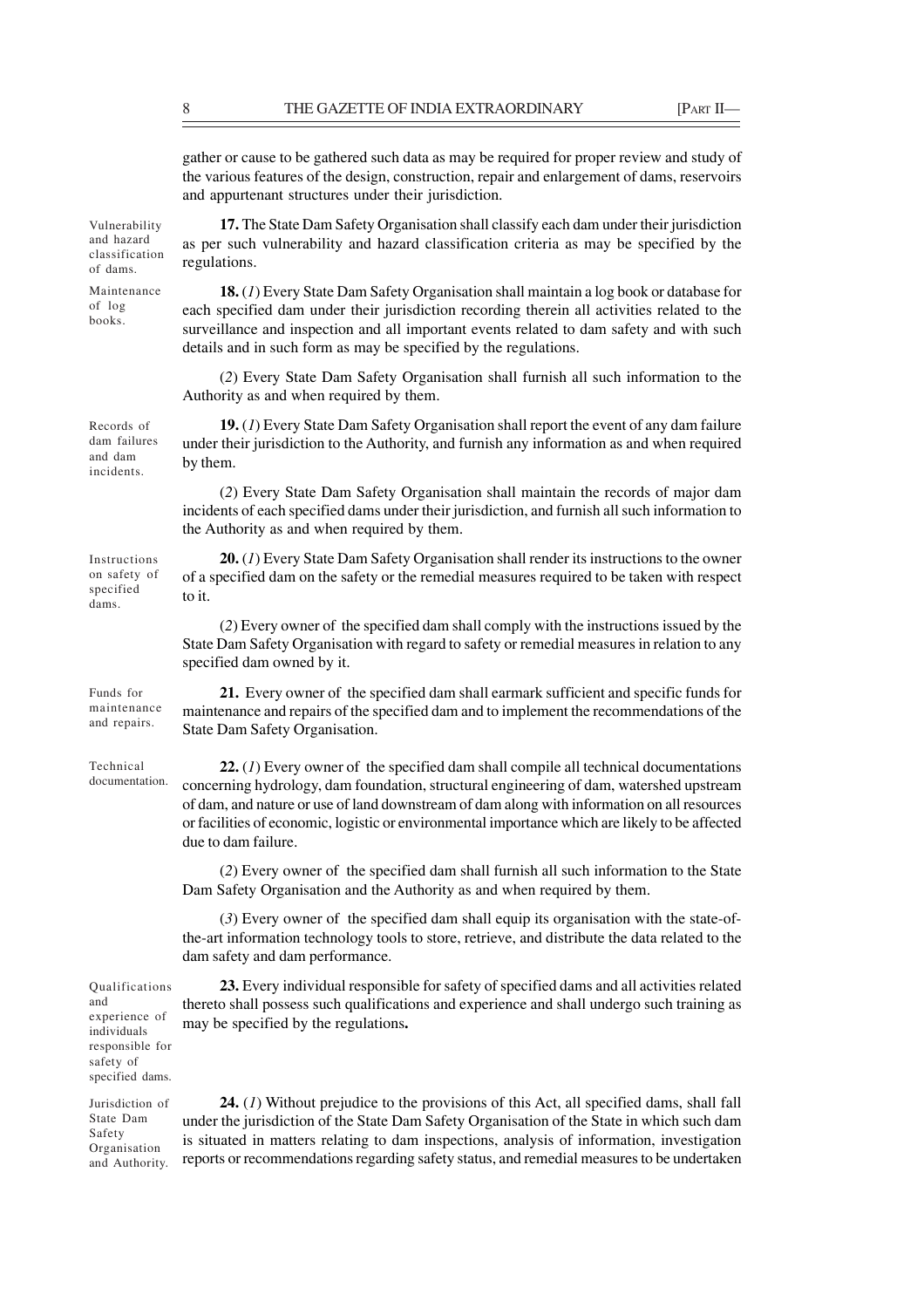to improve dam safety; and in all such matters, full co-operation shall be extended by the owner of the specified dam:

Provided that where a specified dam is owned by a Central Public Sector Undertaking or where a specified dam is extended over two or more States, or where the specified dam in one State is owned by another State, then the Authority shall be construed as the State Dam Safety Organisation for the purposes of this Act:

Provided further that in all such dams where the Authority takes up the role of State Dam Safety Organisation, the Governments of the States within the jurisdiction of which such dams are located shall have access to all information relating to these specified dams as available with the Authority.

(*2*) The authorised representative of the Authority or concerned State Dam Safety Organisation for the purposes of making any inspection or investigation necessary for the implementation of the provisions of this Act, may enter upon any part of the specified dam or its site as and when required and apply such investigation methods, as may be considered necessary.

(*3*) After making inspection or investigation under sub-section (*2*), the representative referred to in that sub-section is of the opinion that certain remedial measures are required to be taken, he shall report such remedial measures to the officer-in-charge of such specified dam and to the concerned State Dam Safety Organisation.

(*4*) The Authority and concerned State Dam Safety Organisation, in cases of specified dams being found to be distressed on account of their age, degeneration, degradation, structural or other impediments, shall suggest such remedial measures on such operational parameters (including maximum reservoir level, maximum spillway discharge and maximum discharges through other outlets) as it may consider necessary.

(*5*) Nothing contained in sub-sections (*1*), (*2*), (*3*) and (*4*) shall absolve the owner of specified dam or any other authority or person from any of the responsibilities or obligations entrusted upon it under the provisions of this Act and the provisions of sub-sections (*1*), (*2*), (*3*) and (*4*) shall be in addition to, and not in derogation of, any other provision of this Act.

**25.** All the costs to be incurred by the Authority or State Dam Safety Organisation on any form of investigation done including payment given to any consultant or expert, shall be borne by the owner of the specified dam.

**26.** (*1*) Any construction or alteration of a specified dam shall be undertaken subject to investigation, design and construction being done by such agencies as may be accredited by the Authority or the State Government, as the case may be:

Provided that the Authority may disqualify any agency which violates any of the provisions of this Act or the rules or regulations made thereunder.

(*2*) Every agency referred to in sub-section (*1*) shall, for the purpose of designing or evaluating the safety of the specified dam, make use of the relevant standard codes and guidelines of the Bureau of Indian Standards, and furnish the reasons, if any departure is made in the design or dam safety evaluation.

(*3*) Every agency referred to in sub-section (*1*) shall for the purpose of investigation, design and construction employ such qualified, experienced and competent engineers, as may be specified by the regulations.

(*4*) Every agency referred to in sub-section (*1*) shall for the purpose of approval of dam design demonstrate the safety of the design, operational parameters and policies as per the provisions of relevant codes and guidelines to the Central Government or the State Government, as the case may be.

(*5*) Every agency referred to in sub-section (*1*) shall, for the purpose of dam construction, undertake such quality control measures, as may be specified by the regulations.

Cost of investigation.

Construction or alteration of dams.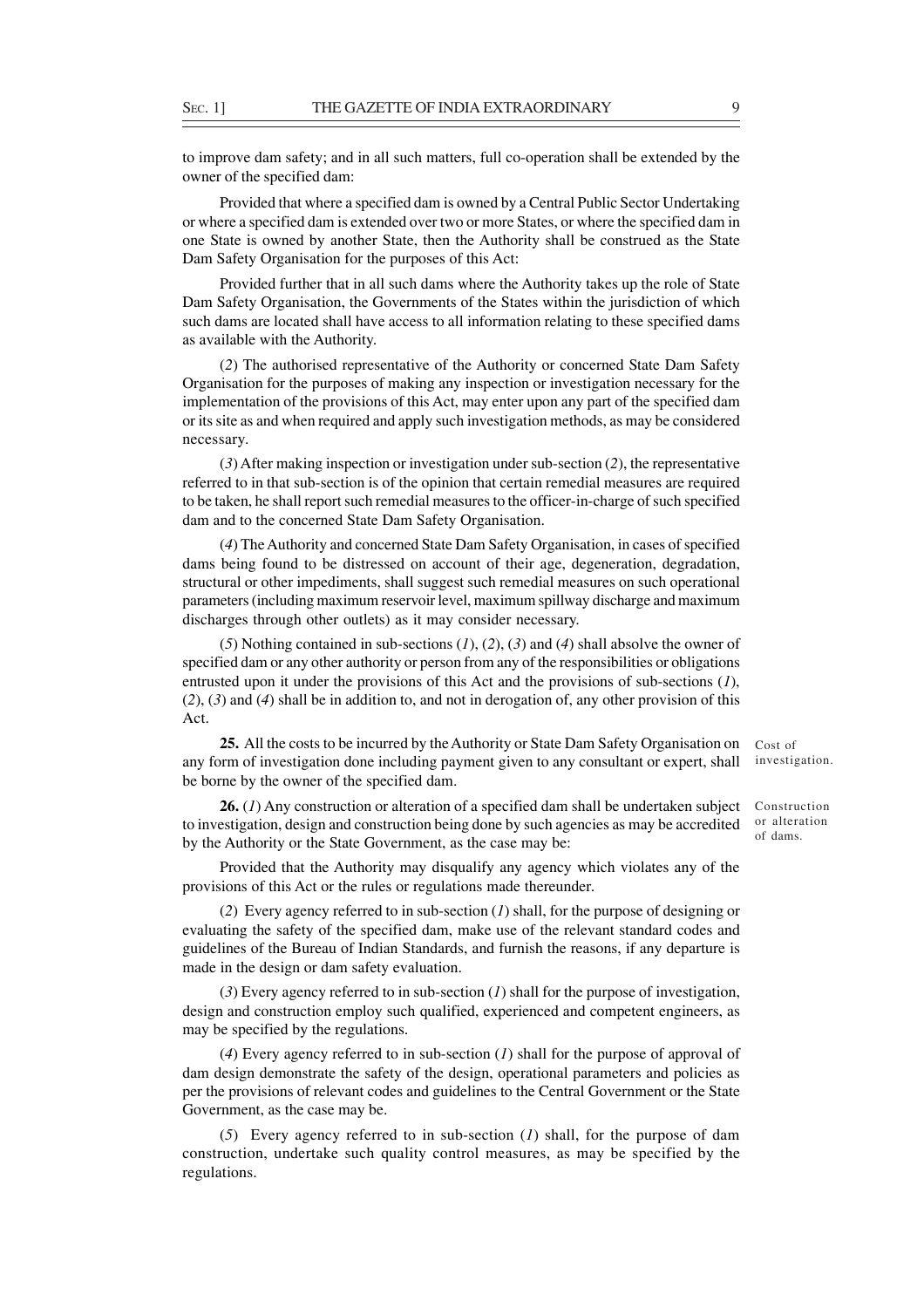(*6*) The construction of any specified dam or the alteration or enlargement of any existing specified dam shall be undertaken with the approval of such competent authority, as may be specified by notification by the Central Government or the State Government, as the case may be.

Initial filling of reservoirs.

**27.** (*1*) Before initial filling of any reservoir of a specified dam, the agency responsible for its design shall draw the filling criteria and prepare an initial filling plan, with adequate time for monitoring and evaluating the performance of the dam and its appurtenant structures.

(*2*) Before initial filling of the reservoir is taken up, the State Dam Safety Organisation shall inspect or cause to be inspected the specified dam either through its own engineers or by an independent panel of experts, who shall also examine the initial filling programme and prepare a detailed report thereof duly certifying the fitness of dam for filling.

**28.** (*1*) Every owner of the specified dam shall provide operation and maintenance establishment for the specified dam, and shall ensure that sufficient number of trained operation and maintenance engineers or technical persons are posted at each such dam. Operation and

> (*2*) Every owner of the specified dam shall ensure that a well-documented operation and maintenance manual is kept at each of the specified dams and are followed at all times.

**29.** Nothing contained in this Act shall be construed to absolve an owner of a specified dam of the duties, obligations or liabilities incidental to the construction, operation, maintenance and supervision of the dam or reservoir.

#### CHAPTER VII

### SAFETY, INSPECTION AND DATA COLLECTION

**30.** For each specified dam, the owner shall, within the operation and maintenance establishment, provide a dam safety unit consisting of such competent levels of engineers as may be specified by the regulations.

**31.** (*1*) Every owner of a specified dam shall undertake every year**,** through their dam safety unit, a pre-monsoon and post-monsoon inspections in respect of each such dam.

(*2*) Without prejudice to sub-section (*1*), every owner of a specified dam shall inspect or cause to be inspected every specified dam by the dam safety unit, during and after every flood, earthquake or any other natural or man-made calamities, or if any sign of distress or unusual behaviour is noticed in the dam.

(*3*) Every owner of a specified dam shall,—

(*a*) carry out all inspections referred to in sub-section (*1*) and sub-section (*2*) in accordance with the guidelines and check-lists as may be specified by the regulations;

(*b*) station, at each of the specified dam site throughout the monsoon period, such engineers and other technical personnel, as may be decided, in consultation with the State Dam Safety Organisation:

Provided that the engineers and other technical personnel shall be required to be stationed at their respective dam sites during entire period of emergency following any other natural or man-made calamity that may create distress conditions in the dam; and

(*c*) forward the inspection report by the dam safety unit to the State Dam Safety Organisation, which shall analyse the report and submit comments on the deficiency and remedial measures, if any, to the owner of the specified dam.

Instrumentations to be installed in every specified dam.

**32.** (*1*) Every owner of a specified dam shall have a minimum number of such instrumentations at each specified dam, and installed in such manner as may be specified by the regulations for monitoring the performance of such dam.

Responsibility of owner of specified dam.

maintenance.

Dam safety unit.

Inspection.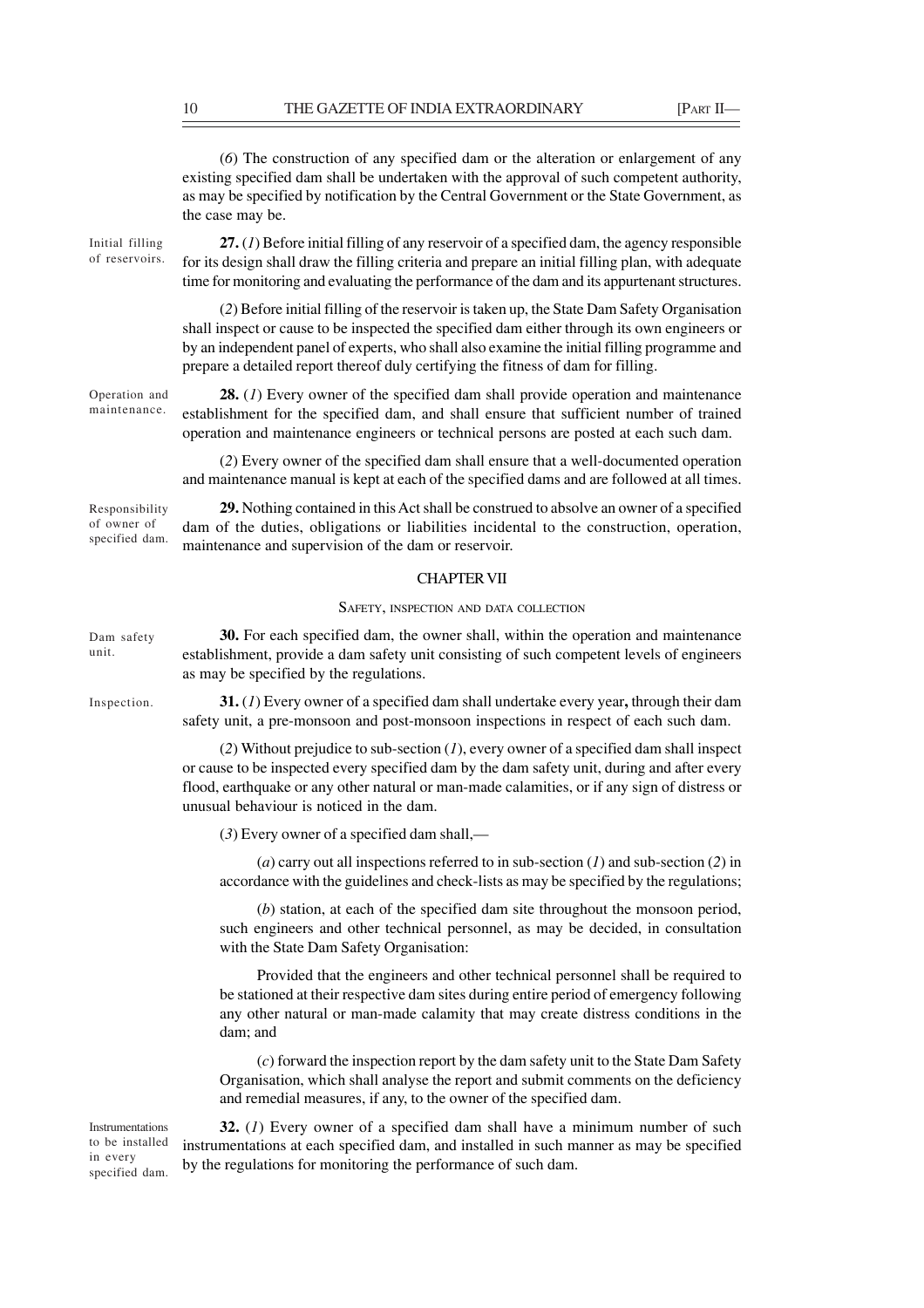(*2*) Every owner of the specified dam shall maintain a record of readings of the instrumentations referred to in sub-section  $(I)$  and forward the analysis of such readings to the State Dam Safety Organisation, in the form, manner and at such interval as may be specified by the regulations.

**33.** (*1*) Every owner of a specified dam shall establish a hydro-meteorological station in the vicinity of each specified dam capable of recording such data as may be specified by the regulations.

(*2*) Every owner of the specified dam shall collect, compile, process and store data referred to in sub-section (*1*) at a suitable location.

**34.** (*1*) In the case of every specified dam, having a height of thirty metres or above or falling under such seismic zone, as may be specified by the regulations, the owner of the specified dam shall establish a seismological station in the vicinity of each such dam for recording micro and strong motion earthquakes and such other data as may be specified by the regulations.

(*2*) Every owner of a specified dam shall collect, compile, process and store data referred to in sub-section (*1*) at such suitable location and in such manner as may be specified by the regulations.

#### CHAPTER VIII

### EMERGENCY ACTION PLAN AND DISASTER MANAGEMENT

**35.** (*1*) Every owner of a specified dam, in respect of each specified dam, shall,—

(*a*) establish well designed hydro-meteorological network and an inflow forecasting system;

(*b*) establish an emergency flood warning system for the probable flood affected areas downstream of the dam;

(*c*) test or cause to be tested periodically the functioning of systems referred to in clauses (*a*) and (*b*);

(*d*) install such scientific and technical instruments which are invented or adopted from time to time for the purpose of ensuring the dam safety and the life and property of people downstream;

(*e*) make available the information relating to maximum anticipated inflows and outflows including flood warning and an adverse impact of the same, if any, on persons and property towards the upstream or downstream of the dam, to the concerned district authorities and also make available the information in public domain; and

(*f*) render necessary assistance to the Authority in establishment and running of the early warning system for the exchange of real time hydrological and meteorological data and information related to the operation of reservoirs.

(*2*) Every owner of a specified dam, for each of its dam shall, carry out risk assessment studies at such interval as may be specified by the regulations and the first such study shall be made within five years from the date of commencement of this Act.

**36.** (*1*) Every owner of a specified dam, in respect of each of specified dam, shall,—

(*a*) prepare emergency action plan before allowing the initial filling of the reservoir and thereafter update such plans at regular intervals;

(*b*) in respect of the dam which is constructed and filled before the commencement of this Act, prepare emergency action plan within five years from the date of commencement of this Act and thereafter update such plans at regular intervals as may be specified by the regulations.

Obligation of owner of

Establishment of hydrometeorological station.

Installations

seismological station.

o f

Emergency action plan.

specified dam.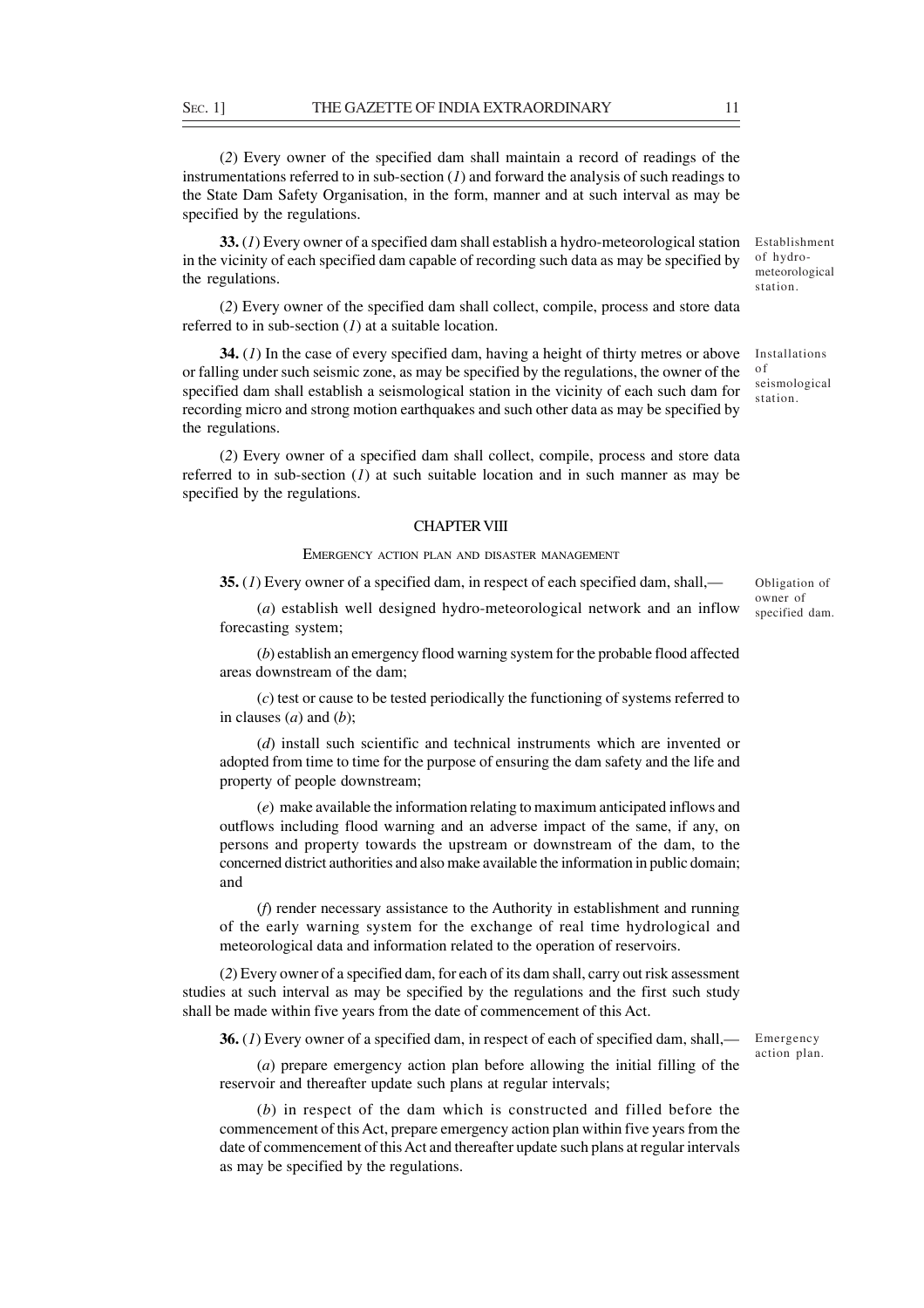(*2*) The emergency action plan referred to in sub-section (*1*) shall,—

(*a*) set out the procedures to be followed for the protection of persons and property upstream or downstream of the specified dam in the event of an actual or imminent dam failure or to mitigate the effects of the disaster;

(*b*) include therein,—

(*i*) the type of emergencies which are likely to occur in the operation of any reservoir;

(*ii*) identification of the likely catastrophic flood in the event of any dam failure, along with probable areas, population, structures and installations likely to be adversely affected due to flood water released from the reservoir;

(*iii*) warning procedures, inundation maps and advance preparations for handling efficiently and in the best possible manner the likely adverse situations especially to avoid loss of human life;

(*iv*) such other matters which may having regard to the geographical conditions, size of the dam and other relevant factors as may be necessary.

(*3*) The emergency action plan under this section shall be put into action as and when conditions arise which are hazardous or likely to be hazardous to a specified dam or potentially hazardous to public safety, infrastructure, other property or to the environment.

(*4*) Every owner of the specified dam shall, while preparing and updating the emergency action plan, undertake a consultation process with all disaster management agencies and other Departments of the State entrusted with disaster management and relief in the area likely to be affected and owners of other dams in the immediate vicinity likely to be affected, so as to bring coordination and transparency and allay any unwarranted fear on dam safety issues.

Assistance to other disaster management authorities.

**37.** Without prejudice to the provisions of this Act or liability of the owner of the specified dam and other organisations and authorities under this Act, every owner, organisation and authority shall render necessary assistance, if so required by any authority under any law for the time being in force to meet or mitigate any disaster or emergency arising out of the specified dams.

### CHAPTER IX

#### COMPREHENSIVE DAM SAFETY EVALUATION

**38.** (*1*) The owner of a specified dam shall make or cause to be made comprehensive dam safety evaluation of each specified dam through an independent panel of experts constituted as per regulations for the purpose of determining the conditions of the specified dam and its reservoir: Comprehensive dam safety evaluation.

> Provided that the first comprehensive dam safety evaluation for each existing specified dam shall be conducted within five years from the date of commencement of this Act**,** and thereafter the comprehensive dam safety evaluation of each such dam shall be carried out at regular intervals as may be specified by the regulations.

> (*2*) The comprehensive dam safety evaluation shall consists of, but not be limited  $to.$ —

(*a*) review and analysis of available data on the design, construction, operation, maintenance and performance of the structure;

(*b*) general assessment of hydrologic and hydraulic conditions with mandatory review of design floods as specified by the regulations;

(*c*) general assessment of seismic safety of specified dam with mandatory site specific seismic parameters study in certain cases as specified by the regulations;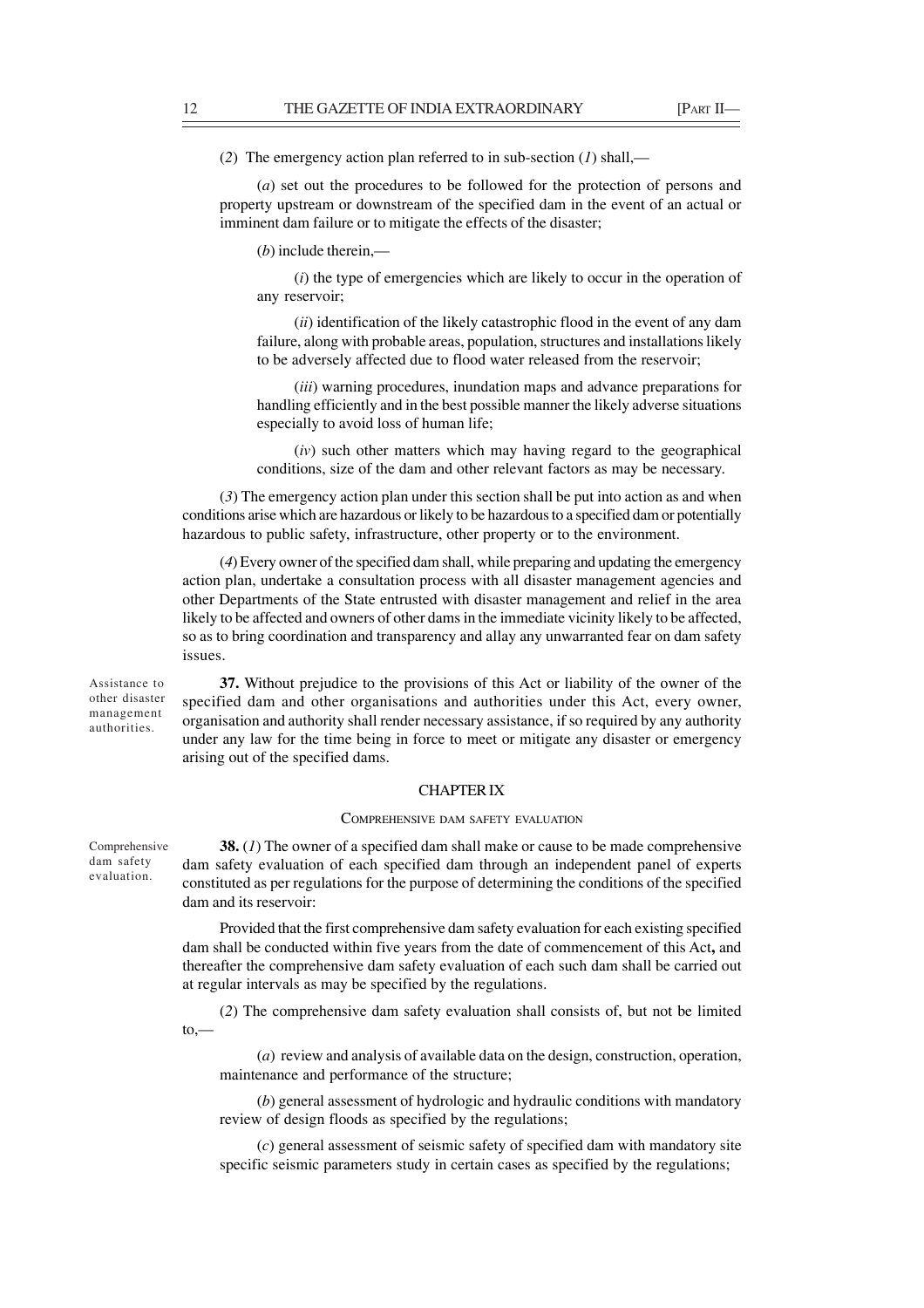(*d*) evaluation of the operation, maintenance and inspection procedures; and

(*e*) evaluation of any other conditions which constitute a hazard to the integrity of the structure.

**39**. The comprehensive dam safety evaluation referred to in section 38 shall be Compulsory compulsory in the case of,—

(*a*) major modification to the original structure or design criteria;

(*b*) discovery of an unusual condition at the dam or reservoir rim; and

(*c*) an extreme hydrological or seismic event.

**40**. (*1*) The owner of a specified dam shall report the results of the dam safety evaluation undertaken under section 38 or section 39 to the State Dam Safety Organisation.

(*2*) The reports referred to in sub-section (*1*) shall include, but not be limited to,—

(*a*) assessment of the condition of the structure based on the visual observations and available data on the design, hydrology, construction, operation, maintenance and performance of the structure;

(*b*) recommendations for any emergency measures or actions, if required, to assure the immediate safety of the structure;

(*c*) recommendations for remedial measures and actions related to design, construction, operation, maintenance and inspection of the structure, if required;

(*d*) recommendations for additional detailed studies, investigations and analysis, if required; and

(*e*) recommendations for improvements in routine maintenance and inspection of dam, if required.

(*3*) Where the safety evaluations undertaken under section 38 or section 39, results in recommendations for a remedial action, the State Dam Safety Organisation shall pursue with the owner of the specified dam to ensure that remedial measures are carried out in time, for which the owner shall provide adequate funds.

(*4*) Where there is any unresolved matter emerging between an independent panel of experts referred to in sub section (*1*) of section 38 and the owner of the specified dam, the matter shall be referred to the State Dam Safety Organisation, and, in case no agreement is arrived at, the matter shall be referred to the Authority which shall render its advice and send recommendations to the State Government concerned for implementation.

### CHAPTER X

#### OFFENCES AND PENALTIES

**41.** Whoever, without reasonable cause,—

Punishment for obstruction, etc.

(*a*) obstructs any officer or employee of the Central Government or the State Government, or a person authorised by the National Committee or the Authority or the State Committee or the State Dam Safety Organisation in the discharge of his functions under this Act; or

(*b*) refuses to comply with any direction given by or on behalf of the Central Government or the State Government or the National Committee or the Authority or the State Committee or the State Dam Safety Organisation under this Act,

shall be punishable with imprisonment for a term which may extend to one year or with fine, or with both, and if such obstruction or refusal to comply with directions results in loss of lives or imminent danger thereof, shall be punishable with imprisonment for a term which may extend to two years.

Reports of comprehensive evaluation.

evaluation in certain cases.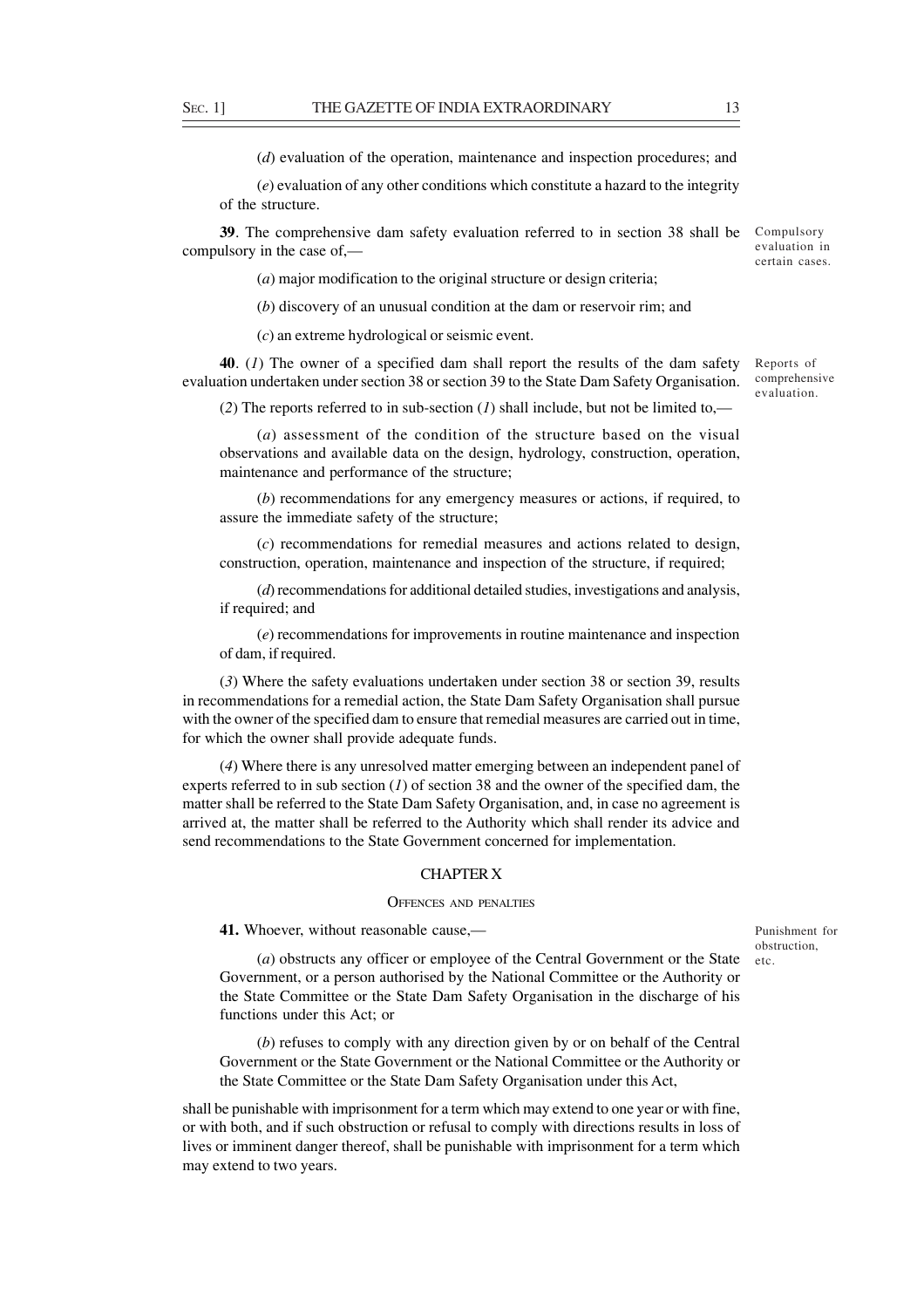Offences by Departments of Government.

**42.** (*1*) Where an offence under this Act has been committed by a Department of the Government, the head of the Department shall be deemed to be guilty of the offence and shall be liable to be proceeded against and punished accordingly unless he proves that the offence was committed without his knowledge or that he exercised all due diligence to prevent the commission of such offence.

(*2*) Notwithstanding anything contained in sub-section (*1*), where an offence under this Act has been committed by a Department of the Government and it is proved that the offence has been committed with the consent or connivance of, or is attributable to any neglect on the part of, any officer, other than the head of the Department, such officer shall be deemed to be guilty of that offence and shall be liable to be proceeded against and punished accordingly.

Offence by companies.

**43.** (*1*) Where an offence under this Act has been committed by a company or body corporate, every person who at the time the offence was committed, was in charge of, and was responsible to, the company, for the conduct of the business of the company, as well as the company, shall be deemed to be guilty of the contravention and shall be liable to be proceeded against and punished accordingly:

Provided that nothing in this sub-section shall render any such person liable to any punishment provided in this Act, if he proves that the offence was committed without his knowledge or that he exercised due diligence to prevent the commission of such offence.

(*2*) Notwithstanding anything contained in sub-section (*1*), where an offence under this Act has been committed by a company, and it is proved that the offence was committed with the consent or connivance of, or is attributable to any neglect on the part of any director, manager, secretary or other officer of the company, such director, manager, secretary or other officer shall also, be deemed to be guilty of that offence and shall be liable to be proceeded against and punished accordingly.

*Explanation*.—For the purpose of this section—

(*a*) "company" means any body corporate and includes a firm or other association of individuals; and

(*b*) "director", in relation to a firm, means a partner in the firm.

**44.** (*1*) No court shall take cognizance of any offence punishable under this Act, except on a complaint made by the Central Government or the State Government or a person authorised in this behalf by the National Committee or the Authority or the State Committee or the State Dam Safety Organisation, as the case may be.

(*2*) No court inferior to that of a Metropolitan Magistrate or a Judicial Magistrate of the first class shall try any offence punishable under this Act.

### CHAPTER XI

#### **MISCELLANEOUS**

Annual report of safety status of specified dam.

Cognizance of offences.

> **45.** (*1*) Every State Dam Safety Organisation shall prepare annual report, within three months of the expiry of the preceding financial year, of its activities and safety status of specified dams in the State and such report shall be forwarded to the Authority and State Government and that Government shall cause the same to be laid before each House of the State Legislature, where it consists of two Houses or where such Legislature consists of one House, before that House.

> (*2*) Every State Dam Safety Organisation and every owner of a specified dam shall provide to the Authority, documentation of the projects, report of enquiries into failure and any other data, as and when required in such format and in such manner as may be decided by the Authority.

> (*3*) The Authority, shall prepare a consolidated annual report of the dam safety activities in the country and submit the same to the Central Government within six months of the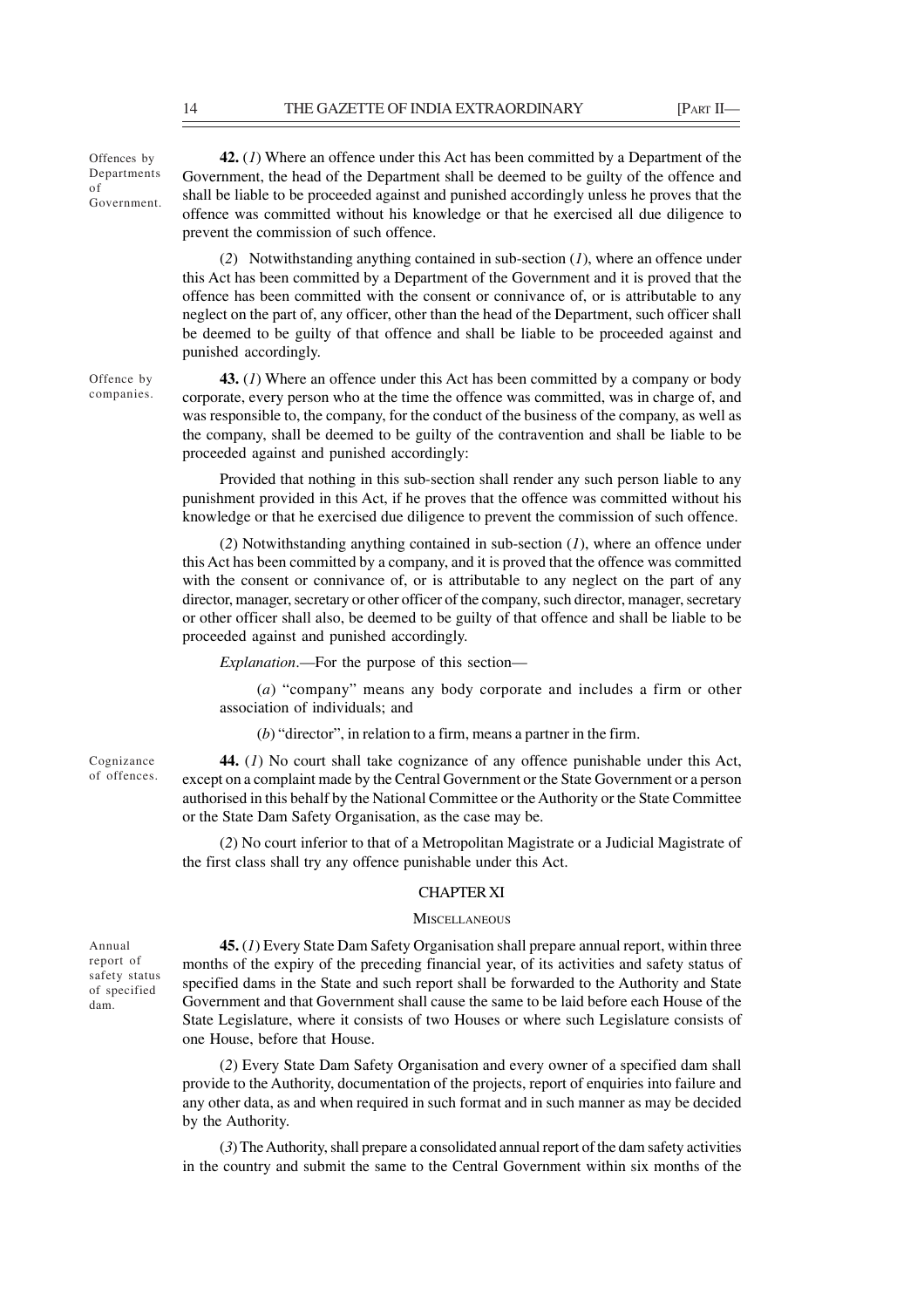expiry of the preceding financial year and that Government shall cause the same to be laid before each House of Parliament.

(*4*) The Authority shall forward its annual report on the safety status of specified dams to the National Disaster Management Authority and also make available such report in public domain.

(*5*) The State Dam Safety Organisation of each State shall forward their annual report to the concerned State Disaster Management Authority and also make available such report in public domain.

**46.** Every owner of the dam other than specified dams shall undertake such measures as may be necessary to ensure dam safety and shall comply with such measures as may be specified by the regulations.

**47.** Where a dam**,** including a dam created due to landslides or glacial moraine, is located outside the territory of India and the Authority *suo motu* or on receipt of information from any person or organisation or authority or source *prima facie* is of the opinion that measures are required to be taken to ensure safety of such dams and failure of which may endanger the life and property of people located in India, it shall in writing submit an intimation thereof to the Central Government indicating therein the likely damages which may arise due to failure of such dams and the safety measures required to be taken in respect of such dam and the Central Government shall take all suitable measures to mitigate any possible threat.

**48.** The provisions of this Act shall have effect notwithstanding anything inconsistent therewith contained in any other law for the time being in force.

**49.** (*1*) If the Central Government is satisfied that it is necessary or expedient so to do, it may, by notification, amend the First Schedule, the Second Schedule or the Third Schedule and thereupon the Schedules, shall be deemed to have been amended accordingly.

(*2*) A copy of every notification made under sub-section (*1*) shall be laid before each House of Parliament as soon as may be after it is made.

**50.** The Central Government may give such directions, as it may consider necessary, to the State Government where that Government is the owner of the specified dam and to the owner of a specified dam in any other case for the effective implementation of the provisions of this Act.

**51.** No act or proceedings of the National Committee, the Authority and the State Committee shall be invalid merely by reason of—

(*a*) any vacancy in, or any defect in the constitution of, the Authority; or

(*b*) any defect in the appointment of a person acting as a member of the Authority; or

(*c*) any irregularity in the procedure of the Authority not affecting the merits of the case.

**52.** (*1*) The Central Government may, by notification, make rules to carry out the provisions of this Act.

(*2*) In particular, and without prejudice to the foregoing power, such rules may provide for all or any of the following matters, namely:—

(*a*) the time and place of the meetings of the National Committee and the procedure to be followed at such meetings under sub-section (*1*) of section 7 and the expenditure incurred on the meetings of the National Committee under sub-section (*3*) of section 7;

Safety measures in respect of dams other than specified dams.

Safety measures in respect of dams located outside territory of India.

Act to have overriding effect.

Power to amend Schedules.

Power of Central Government to give directions.

Vacancies, etc., not to invalidate proceedings of National Committee on Dam Safety Authority and State Committee on Dam Safety.

Power of Central Government to make rules.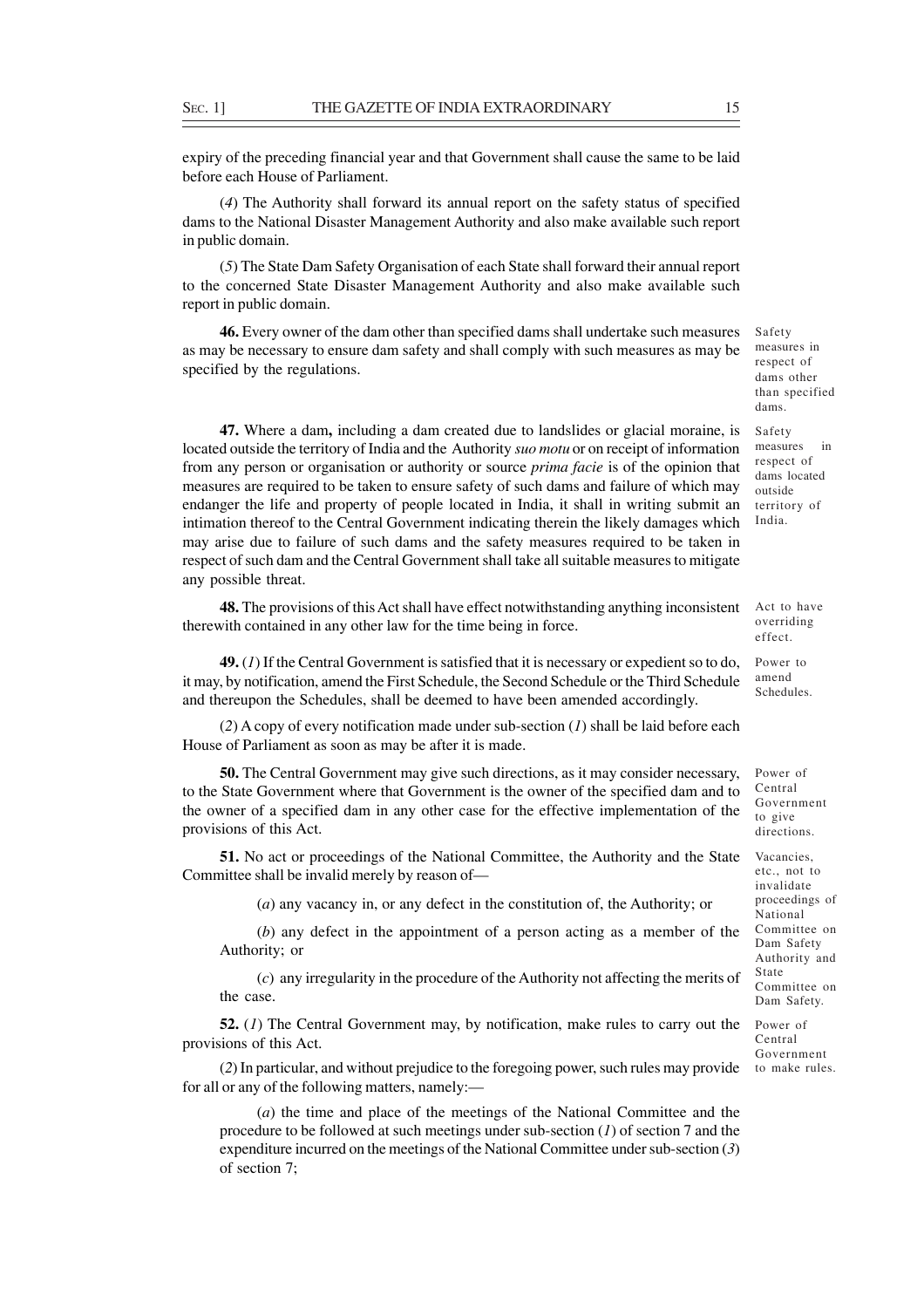(*b*)the qualifications and experience of the officers and other employee of the Authority in the field of dam safety or such other field under sub-section (*1*) of section 10;

(*c*) the functions, powers, and terms and conditions of service of other officers and other employees of the Authority under sub-section (*2*) of section 10;

(*d*) any other matter which is to be, or may be, prescribed or in respect of which provision is to be made by the Central Government by rules.

**53.** (*1*) The State Government may, by notification, make rules to carry out the provisions of this Act.

(*2*) In particular, and without prejudice to the foregoing power, such rules may provide for all or any of the following matters, namely:—

(*a*) the times and places of the meetings of the State Committee and the procedure to be followed at such meetings under sub-section (*1*) of section 13;

(*b*) the expenditure incurred on the meetings of the State Committee under sub-section (*3*) of section 13*;*

(*c*) the fee and allowances paid to the specialist members or expert invitees of the State Committee or its sub-committees under sub-section (*4*) of section 13;

(*d*) the organisational structure and work procedure of State Dam Safety Organisation under sub-section (*3*) of section 14;

(*e*) the qualifications and experience of the officers and other employees of the State Dam Safety Organisation in the field of dam safety or such other field under sub-section (*1*) of section 15;

(*f*) the functions, powers, and terms and conditions of service of the employees of the State Dam Safety Organisation under sub-section (*2*) of section 15;

(*g*) the dam safety measures in respect of dams other than specified dams under section 46*;*

(*h*) any other matter which is to be, or may be, prescribed or in respect of which provision is to be made by the State Government by rules.

(*3*) Every rule made by a State Government under this Act shall be laid, as soon as may be after it is made, before the State Legislature, where it consists of two Houses, or where such legislature consists of one House, before that House.

Power to make regulations by Authority.

**54.** (*1*) The Authority on the recommendations of the National Committee may make regulations consistent with this Act and the rules made thereunder to carry out the provisions of this Act.

(*2*) In particular, and without prejudice to the generality of the foregoing power, such regulations may provide for all or any of the following matters, namely:—

(*a*) the guidelines, standards and other directions for achieving the satisfactory level of dam safety assurance under sub-section (*1*) of section 16;

(*b*) the vulnerability and hazard classification criteria of specified dams under section 17;

(*c*) the details and form pertaining to the maintenance of log books or database under sub-section (*1*) of section 18;

(*d*) the qualifications, experience and training of the individuals responsible for safety of specified dams under section 23;

(*e*) the employment of competent engineers and their qualifications and experience for the purpose of investigation, design and construction of specified dams under sub-section (*3*) of section 26;

Power of State Government to make rules.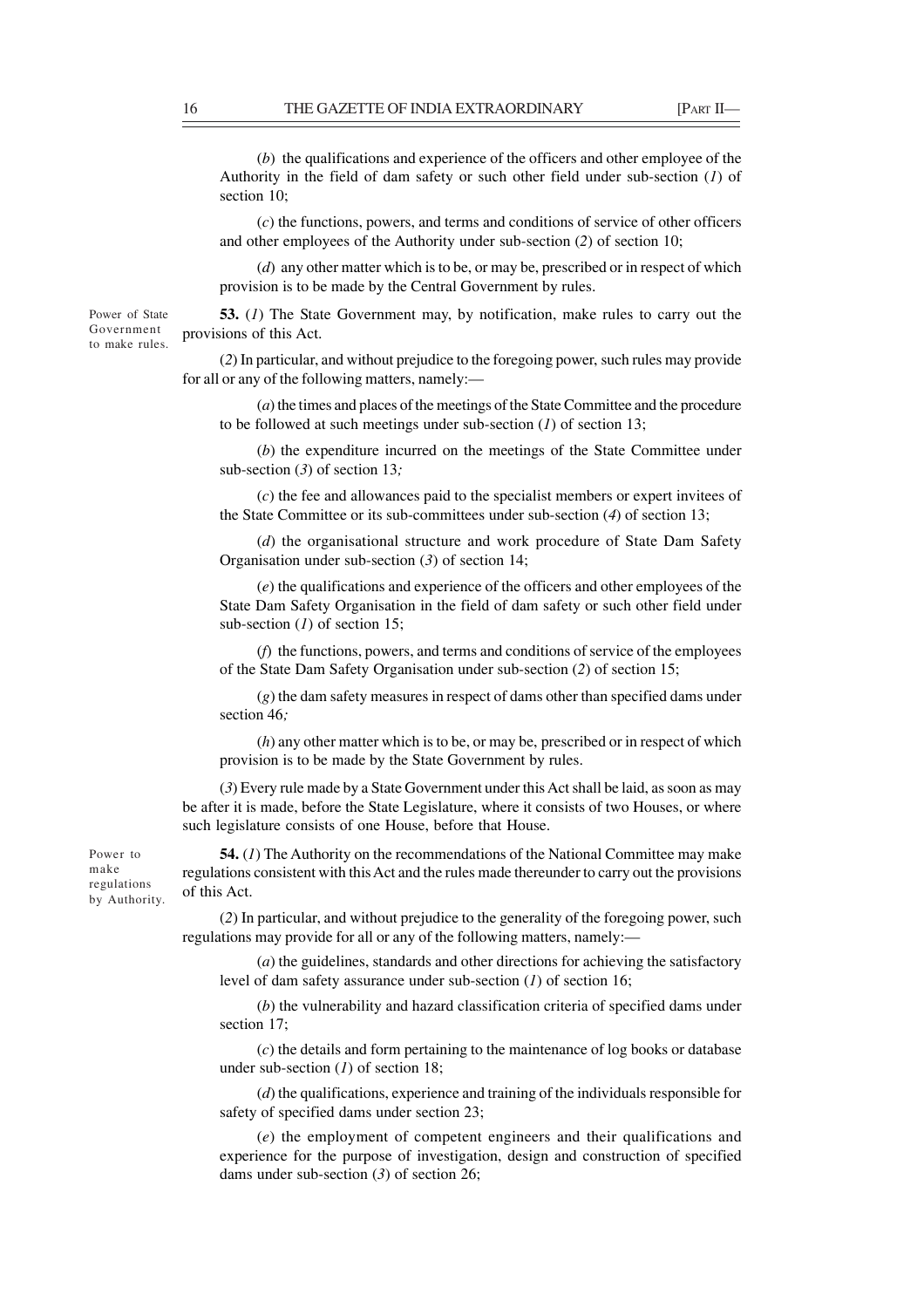(*f*) the quality control measures for the purpose of dam construction under sub-section (*5*) of section 26;

(*g*) the level of competent engineers for the dam safety units under section 30;

(*h*) the guidelines and check-lists for inspection of specified dams under clause (*a*) of sub-section (*3*) of section 31;

(*i*) the minimum number of set of instrumentations in the specified dams and the manner of their installation under sub-section  $(I)$  of section 32;

(*j*) the form, manner and time interval for forwarding the analysis of readings to the State Dam Safety Organisation under sub-section (*2*) of section 32;

(*k*) the data requirements of hydro-meteorological stations in the vicinity of specified dams under sub-section (*1*) of section 33;

(*l*) the data requirements of seismological stations in the vicinity of specified dams under sub-section (*1*) of section 34;

(*m*) the suitable location and manner of collection, compliance, process and storage of data under sub-section (*2*) of section 34;

(*n*) the time interval of risk assessment studies to be carried out under sub-section (*2*) of section 35;

(*o*) time interval for updating the emergency action plan under clause (*b*) of sub-section (*1*) of section 36;

(*p*) the time interval for the comprehensive safety evaluation of specified dams under sub-section (*1*) of section 38;

(*q*) the mandatory review of design flood of existing specified dams under clause (*b*) of sub-section (*2*) of section 38;

(*r*) the mandatory site specific seismic parameter studies of existing specified dams under clause (*c*) of sub-section (*2*) of section 38;

(*s*) the measures necessary to ensure dam safety by every owner of dam other than specified dams under section 46;

(*t*) any other matter which is to be specified or in respect of which provision is to be made by the Authority.

**55.** Every rule and every regulation made by the Central Government under this Act Rules and shall be laid, as soon as may be after it is made, before each House of Parliament, while it is in session, for a total period of thirty days which may be comprised in one session or in two or more successive sessions, and if, before the expiry of the session immediately following the session or the successive sessions aforesaid, both Houses agree in making any modification in the rule or regulation or both Houses agree that the rule or regulation should not be made, the rule or regulation shall thereafter have effect only in such modified form or be of no effect, as the case may be; so, however, that any such modification or annulment shall be without prejudice to the validity of anything previously done under that rule or regulation.

**56.** (*1*) If any difficulty arises in giving effect to the provisions of this Act, the Central Government may, by order, published in the Official Gazette, make such provisions not inconsistent with the provisions of this Act, as may appear it to be necessary or expedient for removing the difficulty:

Provided that no order shall be made under this section after the expiry of three years from the date of commencement of this Act.

(*2*) Every order made under this section shall, as soon as may be after it is made, be laid before each House of Parliament.

regulations to be laid before Parliament.

Power to remove difficulties.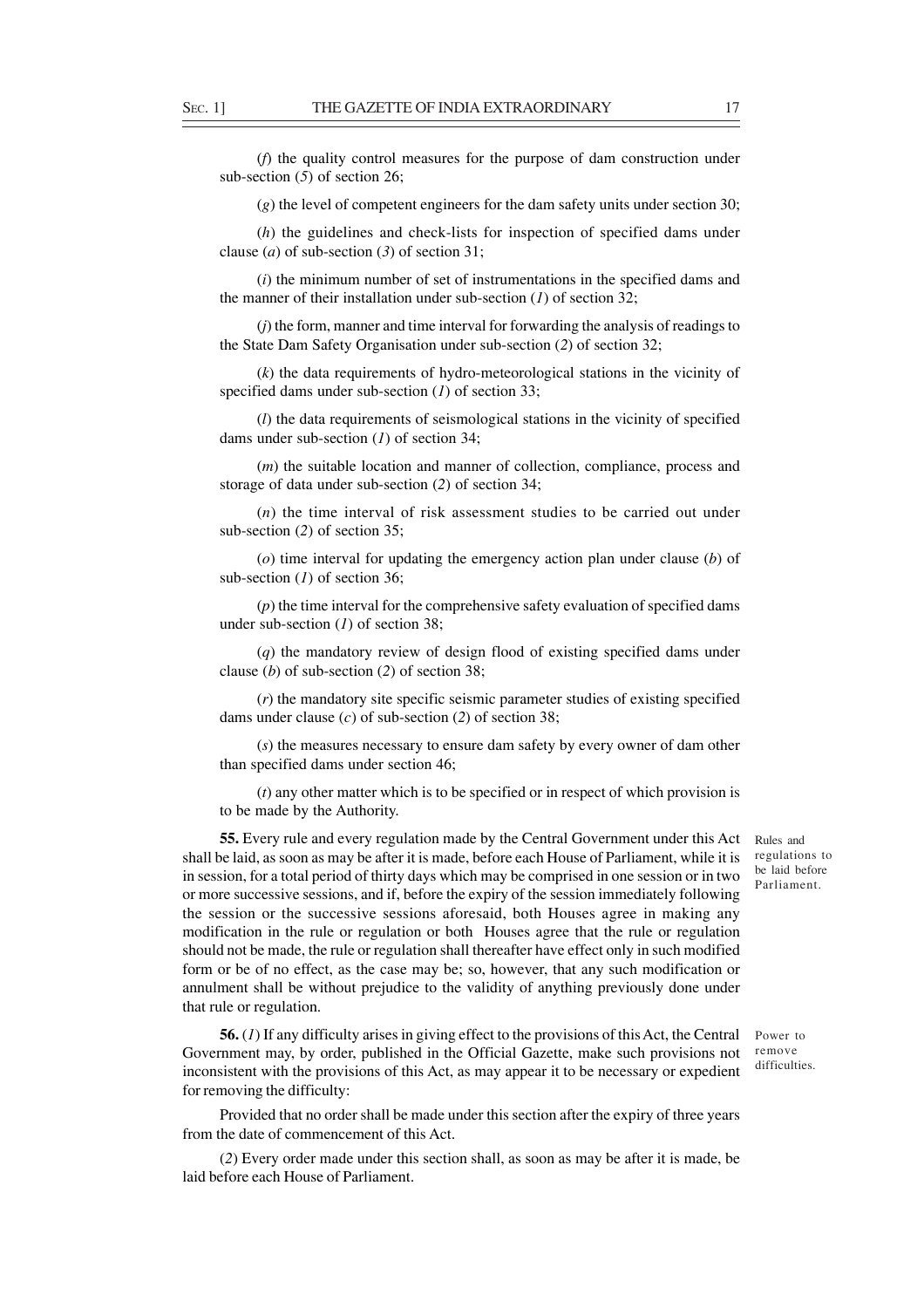#### THE FIRST SCHEDULE

#### [*See* section 6(*1*)]

# FUNCTIONS OF NATIONAL COMMITTEE ON DAM SAFETY

1. For the purposes of maintaining standards of dam safety and prevention of dam failure related disasters, evolve dam safety policies and recommend necessary regulations as may be required;

2. act as a forum for exchange of views on techniques to be adopted for remedial measures to relieve distress conditions in specified dams and appurtenant structures;

3. analyse the causes of major dam incidents and dam failures and suggest changes in the planning, specifications, construction, operation and maintenance practices in order to avoid recurrence of such incidents and failures;

4. evolve comprehensive dam safety management approach as an integration of dam safety evaluation, risk assessment and risk management for the desired level of safety assurance; and also explore compensations, by means of insurance coverage for the people affected by dam failures;

5. render advice on any specific matter relating to dam safety which may be referred to it by the Central Government or the State Government, as the case may be;

6. make recommendations on a request by the Central Government on safety measures in respect of dams located outside the territory of India;

7. make recommendations on the rehabilitation requirements of ageing dams;

8. provide strategic supervision for such dam rehabilitation programmes that are executed in States through central or externally aided funding;

9. identify areas of research and development for dam safety and recommend for provision of funds;

10. make recommendations on the coordinated reservoir operations of cascading dams; and

11. any other specific matter relating to dam safety which may be referred to it by the Central Government.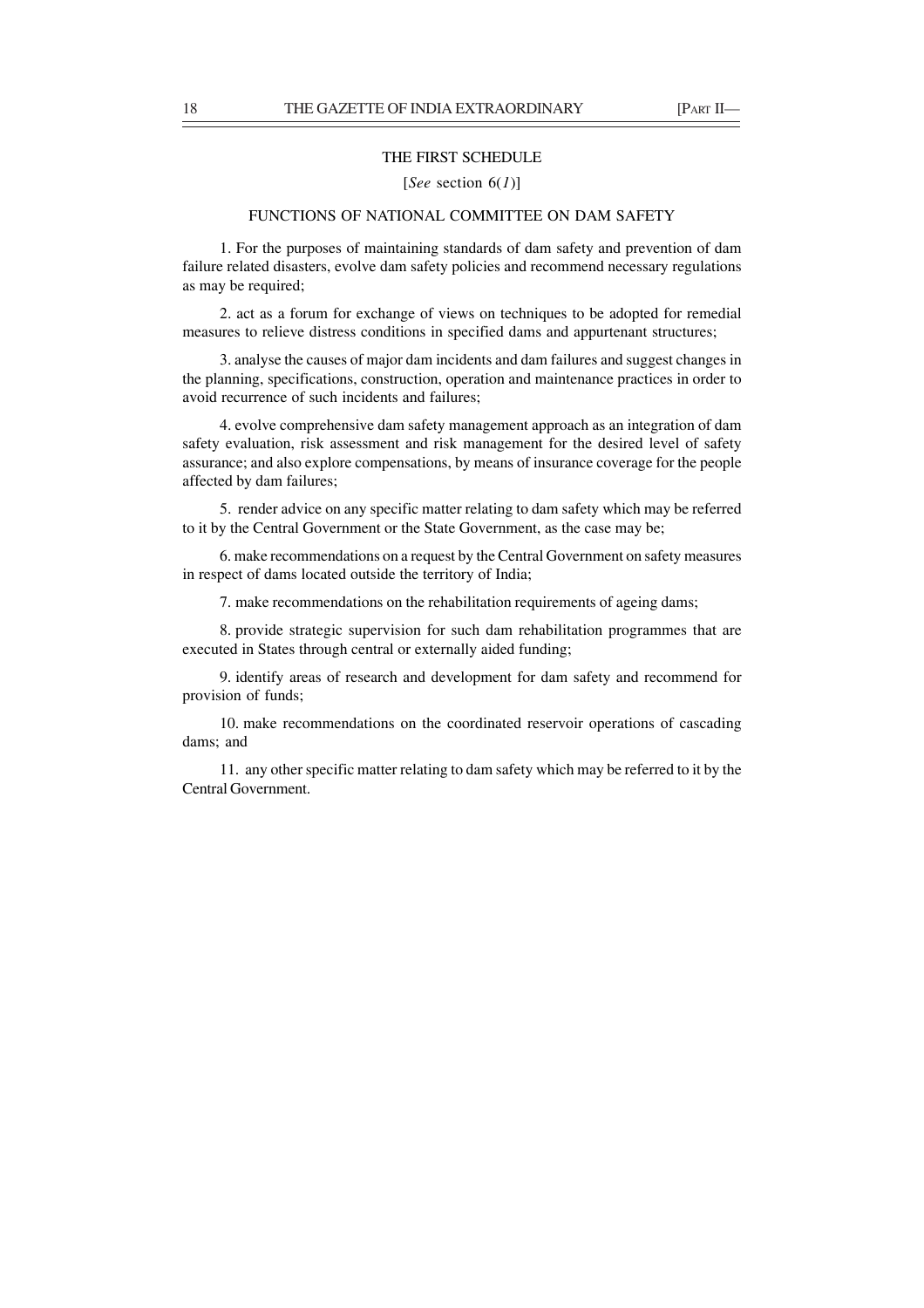#### THE SECOND SCHEDULE

### [*See* section 9(*1*)]

# FUNCTIONS OF NATIONAL DAM SAFETY AUTHORITY

 1. For the purpose of maintaining standards of dam safety and prevention of dam failure related disasters, discharge such functions as related to implementation of the policies made by the National Committee including making regulations on the recommendations of the National Committee;

 2. resolve any issue between the State Dam Safety Organisations of States or between a State Dam Safety Organisation and any owner of a specified dam in that State;

 3. provide the state-of-the-art technical and managerial assistance to the State Dam Safety Organisations;

 4. maintain a national level database of all specified dams in the country, including serious distress conditions, if any, noticed therein;

 5. maintain liaison with the State Dam Safety Organisations and the owners of the specified dams for standardisation of dam safety related data and practices, and related technical or managerial assistance;

 6. lay down guidelines and check-lists for the routine inspection and detailed investigation of the specified dams and appurtenant structures;

7. maintain the records of major dam failures in the country;

8. examine, as and when necessary, either through its own engineers or through a panel of experts, the cause of any major dam failure, and submit its report to the National Committee;

9. examine whenever required, either through its own engineers or through a panel of experts, the cause of any major public safety concern in respect of any specified dam, and issue appropriate instructions relating to further investigations, operational parameters or remedial measures;

10. lay down the uniform criteria for vulnerability and hazard classification of the specified dams in the country, and review such criteria as and when necessary;

11. give directions regarding maintenance of log books or database;

12. give directions regarding qualifications and experience requirements of individuals responsible for safety of the specified dams;

13. accord accreditations to the agencies that may be entrusted with the investigation, design, construction and alteration of the specified dams;

14. disqualify any agency for taking up investigation, design, construction or alteration of the specified dams, if it violates any of the regulations made under this Act;

15. give directions regarding qualification and experience requirements of individuals responsible for investigation, design and construction of the specified dams;

16. give directions regarding quality control measures to be undertaken during construction of the specified dams;

17. lay down guidelines for preventive measures in the areas vulnerable to landslides in the vicinity of a specified dam under construction;

18. give directions regarding competent levels of engineers in the dam safety units of the specified dams on the basis of vulnerability and hazard classification of such dams;

19. give directions regarding instrumentation requirements and manner of their installation for monitoring the performance of the specified dams;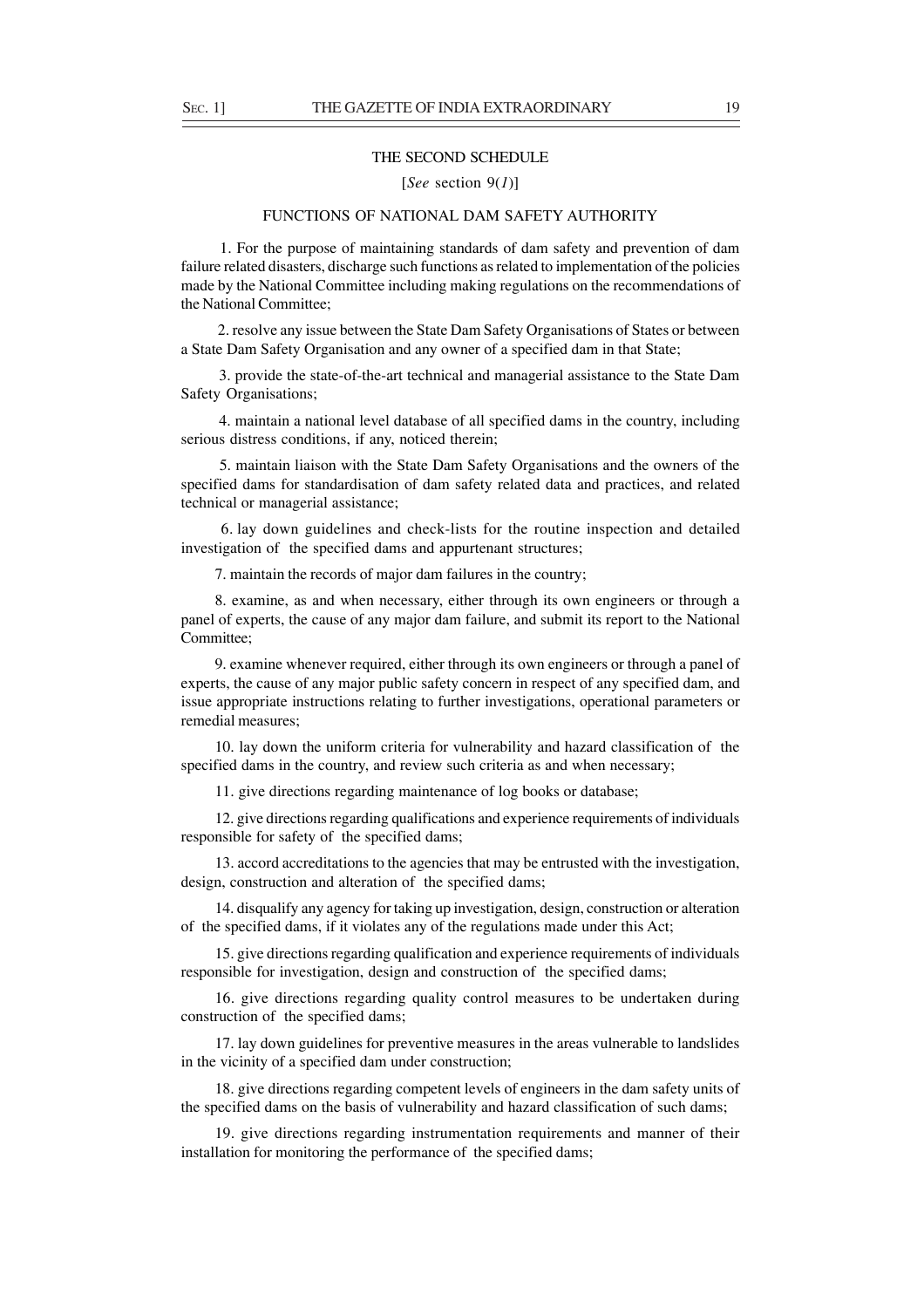20. give directions regarding data requirements of hydro-meteorological stations in the vicinity of the specified dams;

21. give directions regarding data requirements of seismological stations in the vicinity of the specified dams;

22. give directions regarding time interval for the risk assessment studies of the specified dams on the basis of vulnerability and hazard classification of such dams;

23. give directions regarding time interval for updating the emergency action plans of the specified dams on the basis of vulnerability and hazard classification of such dams;

24. give directions regarding constitution of independent panel of experts for comprehensive dam safety evaluation of the specified dams;

25. give directions regarding time interval for the comprehensive safety evaluation of the specified dams on the basis of vulnerability and hazard classification of such dams;

26. lay down guidelines for review of design floods of existing the specified dams;

27. lay down guidelines for review of site specific seismic parameter studies of the specified dams;

28. establishment of an early warning system incorporating appropriate framework for the exchange of real time hydrological and meteorological data and information related to operation of reservoirs by the owner of a dam;

29. promote general education and awareness in relation to dam safety;

30. provide secretarial assistance to the National Committee and its sub-committees;

31. provide coordination and overall supervision of dam rehabilitation programmes that are executed in States through central or externally aided funding; and

32. any other specific matter relating to dam safety which may be referred to it by the Central Government.